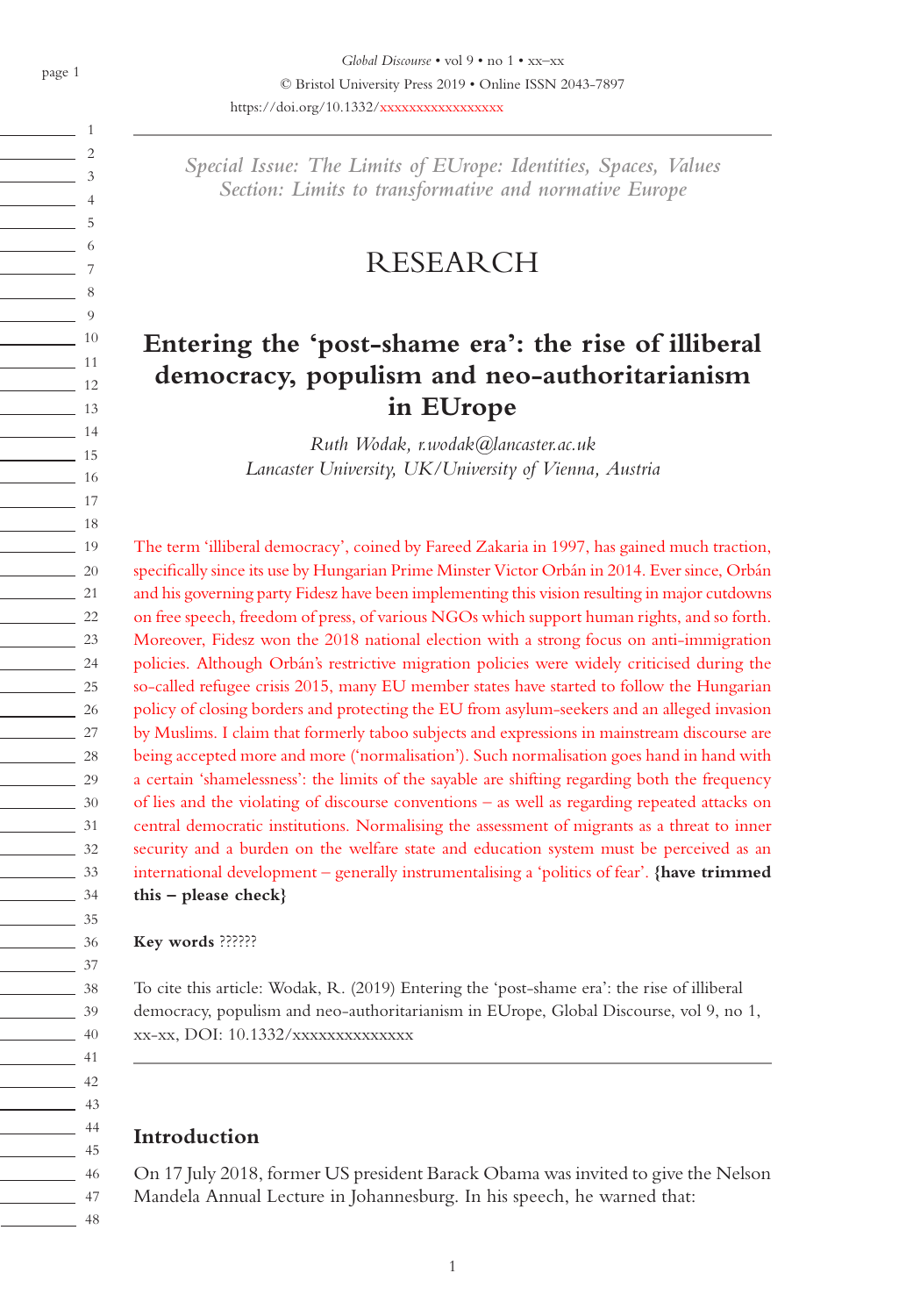$\sim$  1  $\sim$  2  $\sim$  3  $\sim$  4  $\sim$  5  $\sim$  6 7  $\sim$  8  $\frac{1}{\sqrt{2}}$  9 10  $\frac{1}{11}$  11  $\sim$  12 13  $\overline{\phantom{a}}$  14  $\frac{1}{15}$  $\frac{16}{16}$ 17 <u>18</u>  $\frac{1}{19}$  $\frac{20}{2}$  $\sim$  21  $\frac{22}{2}$  $\frac{23}{2}$  $\frac{24}{2}$  $\frac{25}{25}$  $\frac{26}{25}$ <u>27</u>  $\frac{28}{2}$  $\frac{29}{2}$  $\frac{30}{2}$  $\frac{31}{2}$  $\frac{32}{2}$ 33  $\frac{34}{ }$  $\frac{35}{2}$  $\frac{36}{2}$ 37  $\frac{1}{38}$  $\frac{39}{2}$  $\frac{40}{2}$ 41  $\frac{1}{2}$  42  $\frac{1}{43}$ 44 45 46  $\frac{1}{47}$ <u>2001 - Albert Albert III a</u>

a politics of fear and resentment and retrenchment began to appear, and that kind of politics is now on the move … I am not being alarmist, I am simply stating the facts. … Strongman politics are ascendant suddenly, whereby elections and some pretence of democracy are maintained – the form of it – but those in power seek to undermine every institution or norm that gives democracy meaning.<sup>1</sup>

Obviously, Obama did not use the terms 'illiberal democracy', 'neo-authoritarianism' or 'populism' (or other terms which currently dominate social-science scholarship and media reporting), but he certainly put his finger on the drastic socio-political changes that have been taking place globally, including in EU member states, specifically since the so-called 'refugee crisis' of 2015 (Rheindorf and Wodak, 2018 **{a or b? or Wodak and Rheindorf 2018?}**).

Indeed, as a study on 'Fear not values' conducted by de Vries and Hoffman (2016) in eight EU member states<sup>2</sup> illustrates, over  $50\%$  of the voters for far-right parties viewed *globalisation* as *the* major threat in the future.3 Moreover, 53% of those who fear globalisation perceive *migration* as *the* major global challenge, and 54% display anti-foreigner sentiments. In a similar vein, political scientist Ivan Krastev concludes in his widely acknowledged essay *Europadämmerung* (2017, 48–49) that the 'refugee crisis' of 2015 might eventually lead to the destruction of the EU.

Although many politicians at EU and national levels, as well as other prominent public intellectuals, are explicitly warning against the European and global drift towards more (ethno-)nationalism, illiberal democracies and authoritarianism – and thus against violations of human rights, international treaties and EU norms and values (for example, Otmar Karas,<sup>4</sup> Emanuel Macron,<sup>5</sup> and Jürgen Habermas<sup>6</sup>) – official responses on the part of the EU have been slow and follow complex, institutionally defined procedures (Article 7 of the European Treaty).<sup>7</sup> Along these lines, Grabbe and Lehne (2017b: 8) state that:

EU actors must therefore explain why they have to protect core EU standards and make it clear that steps will be taken against any government that undermines EU law. Strong statements from other Central European governments would be particularly helpful. The EU can also counter claims of double standards by getting tougher on bad behaviour by member states across the board, particularly on corruption and misuse of public funds.

Due to space restrictions, I will have to neglect the institutional struggles on the EU level and the various attempts to negotiate with Hungary and Poland, but those have been covered extensively by Uitz (2015), Kerski (2018), and Möllers and Schneider (2018). Uitz (2015: 293–295) also provides compelling evidence for the impossibility of drawing on the agreed-upon conventions of *dialoguing*, *negotiating* and *compromising*, if one of the partners in these interactions does *not* want to comply with the established rules of such language games (Wodak, 2015a, 2017): this precludes that there is *no* 'productive dialogue' (**{Wodak, 2015a or 2017?}** p 294). The Hungarian and Polish governments seem convinced that these conventions do not apply to them and are driven 'by the urge to establish exceptions, in the spirit of constitutional parochialism' (**{Wodak, 2015a or 2017?}** p 296). In other words, context-dependent discursive strategies of blame avoidance, denial, Manichean division, victim-perpetrator reversal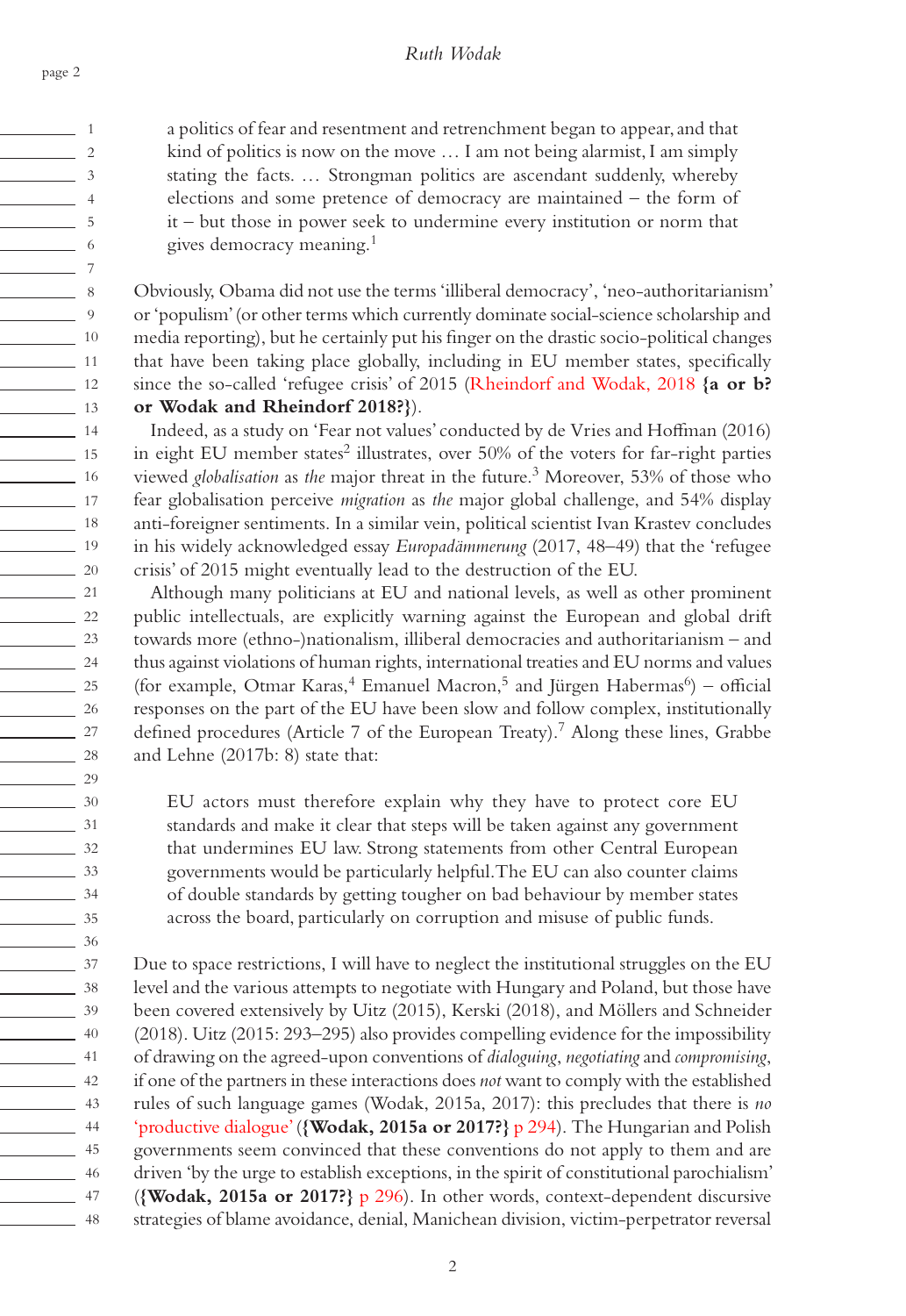$\frac{1}{\sqrt{1-\frac{1}{2}}}\quad 1$  $\sim$  2  $\sim$  3  $\frac{1}{4}$  $\sim$  5  $\frac{1}{\sqrt{1-\frac{1}{2}}}\quad 6$ 7  $\sim$  8  $\frac{1}{\sqrt{2}}$  9 10  $\frac{1}{11}$  $\frac{12}{12}$ 13  $\frac{14}{14}$ 15  $\frac{16}{16}$  $\frac{1}{2}$  17 <u>18</u>  $\frac{1}{9}$  $\sim$  20  $\sim$  21  $\frac{22}{2}$  $\frac{23}{2}$  $\frac{24}{2}$  $\frac{25}{25}$ <u>26</u> <u>27</u>  $\frac{28}{2}$  $\frac{29}{2}$ 30 31  $\frac{32}{ }$ 33  $\frac{34}{ }$  $\frac{35}{2}$  $\frac{36}{2}$ 37  $\frac{1}{\sqrt{38}}$  $\frac{39}{2}$  $\frac{40}{2}$ 41  $\frac{42}{ }$  $\frac{43}{ }$ 44 <u>45</u> <u>2001</u> 46 47  $\frac{1}{48}$  and eristic argumentation dominate official communication, accompanied by evermore nationalism, chauvinism and nativism.

In this vein, I claim that this kind of rejection of dialogue relates to a 'post-shame era' rather than, as many scholars believe, merely to a 'post-truth era' (for example, Scheff, 2000; Hahl et al, 2018): anti-elitist and anti-pluralist/exclusionary rhetoric, symbolic politics (such as focusing on the 'headscarves' of Muslim women while neglecting complex socioeconomic issues associated with migration and integration), 'digital demagogy', 'bad manners' and 'anti-politics' support the non-complying behaviours of powerful politicians that frequently resonate as 'authentic' with the core followers of these politicians, their parties or governments. Instead of discussing and providing solutions for major socio-political problems such as globally rising inequality and youth unemployment, and the consequences of climate change for migration politics, refugees and migrants serve as *the* scapegoat and simplistic explanation for all woes. Against this background, 'anti-politics' is defined as a specific attitude and related discourse which systematically undermine democratic institutions (Diehl, 2017: 28–29). The state itself, the entire political system, is challenged, like in reality TV: shamelessness, humiliation of other participants, defamation, lies and ad hominem attacks dominate. Indeed, such shameless behaviour could be observed, for example, in several TV debates during the presidential election campaign in Austria in 2016, employed by the far-right populist candidate (for the Freedom Party of Austria, FPÖ), Norbert Hofer (Wodak, 2017). Mastropaolo (2000: 36) mentions similar patterns of scandalisation, '*politicotainment*' and the decay of democratic procedures in Italian politics in the 1990s (Wodak, 2011).

In this paper, I trace the trajectory of the Austrian People's Party (ÖVP) in its transformation into the 'New People's Party' under Chancellor Sebastian Kurz, recently entering a coalition government with the populist extreme-right FPÖ. This allows me to identify the many small and large changes that Austria has undergone on the way from a constitutional liberal democracy since 1945 to a potentially Orbánesque illiberal democracy, thus indicating some limits of the liberal democratic European project envisioned by the founding fathers. This, I argue, must be recognised as a process of '*normalisation*' – the normalisation of far-right ideologies in both content and form. This process can also be observed in the Netherlands, where Geert Wilders' Party for Freedom (PVV) has exerted much influence on the mainstream, labelled the 'Geert Wilders-effect'.8 Thus, specific patterns and stages of the Austrian trajectory can most probably be generalised to other EU member states. In this context, I will also discuss some constitutive discursive strategies of the *post-shame era*, the adaptation and integration of illiberalism and authoritarianism into formerly liberal democratic regimes. First, however, I shall briefly define the relevant concepts mentioned above and necessarily restrict myself to briefly elaborating on 'populism', 'authoritarianism/ neo-authoritarianism' and 'illiberal democracy/managed democracy'.

### **Defining relevant concepts**

### *Populism*

There is no consensus as to whether 'far-right populism/populist right-wing extremism' is an ideology (*thin* or *thick*; Kriesi and Pappas, 2015: 5), a philosophy (Priester, 2007: 9), a specific media phenomenon (Pajnik and Sauer, 2017), a strategic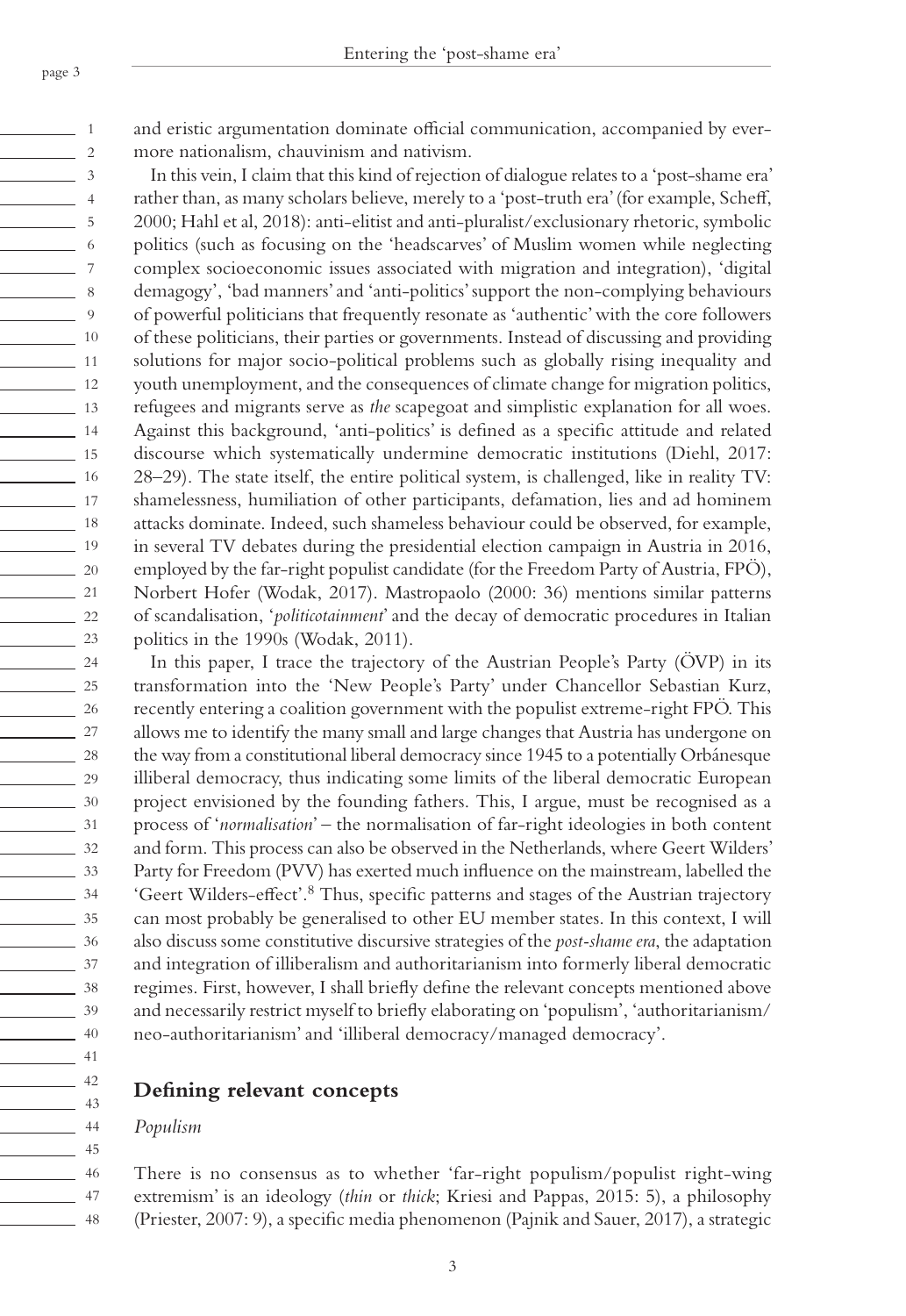$\sim$  1  $\sim$  2  $\sim$  3  $\frac{1}{4}$  $\sim$  5  $\sim$  6 7  $\frac{1}{2}$  8  $\frac{1}{\sqrt{2}}$  9 10  $\frac{1}{11}$  $\frac{12}{12}$ 13 14 15 16 17 <u>18</u>  $\frac{1}{19}$  $\sim$  20 21  $\frac{22}{2}$  $\frac{23}{2}$  $\frac{24}{2}$  $\frac{25}{25}$ 26  $\sim$  27  $\frac{28}{2}$  $\frac{29}{2}$ 30  $\frac{31}{2}$  $\frac{32}{2}$ 33 34 35  $\frac{36}{2}$  $\frac{37}{2}$  $\frac{1}{\sqrt{38}}$  $\frac{39}{2}$  $\frac{40}{2}$ 41  $\frac{42}{ }$  $\frac{1}{43}$ 44 <u>45</u> 46 47 48 option for right-wing extremists like the strategies used by the Nazi Party in the 1930s and 1940s (Salzborn, 2018) or a specific political style (Moffitt, 2017; Brubaker,

2017: 3) that manifests mainly in performance and communication.

In their frequently cited approach, Mudde and Kaltwasser (2017: 9–12) emphasise three parameters of populism: first, the opposition between 'the people' and 'the corrupt elite'; second, a grounding in the *volonté générale* of the people; third, its character as a *thin* ideology, because it does not constitute a coherent structure of beliefs but assembles contradictory ideologemes in an eclectic fashion. As Mudde and Kaltwasser do not restrict their definition to the populist far right, the notion of 'the people' refers to the people as both sovereign (*demos*) and the common people. Moreover, it can refer to the people as *ethnos*. Furthermore, the notion of 'the elite' is differentiated into elites with (cultural, economic or social) power and elites defined on purely ethnic grounds. Finally, the *volonté générale* is equated with the general will of the people in the sense of Jean-Jacques Rousseau.

This rather general definition must be specified – four dimensions are crucial in the context of recent political developments in the EU (Wodak, 2015a: 20–22, 25–33):

*• Nationalism/Nativism/Anti-pluralism*: Far-right populist parties stipulate a seemingly *homogenous ethnos*, a *populum* or *Volk*, which can be arbitrarily defined – often in nativist (blood-related) terms. Such parties value the *homeland* or *Heimat*, which seems to require protection from dangerous invaders. In this way, *threat scenarios* are constructed – the homeland or the 'we' is threatened by 'others': strangers within *and/or* outside society.

*• Anti-elitism*: Such parties share an anti-elitist and anti-intellectual attitude ('*arrogance of ignorance*'; Wodak, 2015a) related to strong EU scepticism. According to these parties, democracy should essentially be reduced to the majoritarian principle, that is, the rule of the (arbitrarily defined) 'true people'.

*• Authoritarianism*: A *saviour, a charismatic leader* is worshipped, alternating between the roles of Robin Hood (protecting the welfare state, supporting the 'simple folk') and the 'strict father' (Lakoff, 2004 **{Not in References}**). Such charismatic leaders require a hierarchically structured party and government to guarantee 'law and order' and 'security'.

*• Conservativism/Historical revisionism*: Far-right populist parties usually represent *conservative values* (emphasising family values) and insist on preserving the status quo or a return to former, 'better' times. The aim of protecting the homeland also builds on a *shared narrative of the past* in which '*we*' are either heroes or victims of evil (a conspiracy, enemies of the *fatherland*, and so on). This transforms past suffering or defeat into stories of the successes of the people or into stories of betrayal and treachery by others. Social welfare, in the concomitant *welfare chauvinism*, should only be given to 'true' members of the *ethnos*.

Although not all far-right populist parties endorse all of the above, these – realised in specific combinations – can be generalised as typical ideologies of the far right. In all cases, such parties will advocate *change*, moving away from an allegedly dangerous path – a looming crisis – that would lead straight to catastrophe.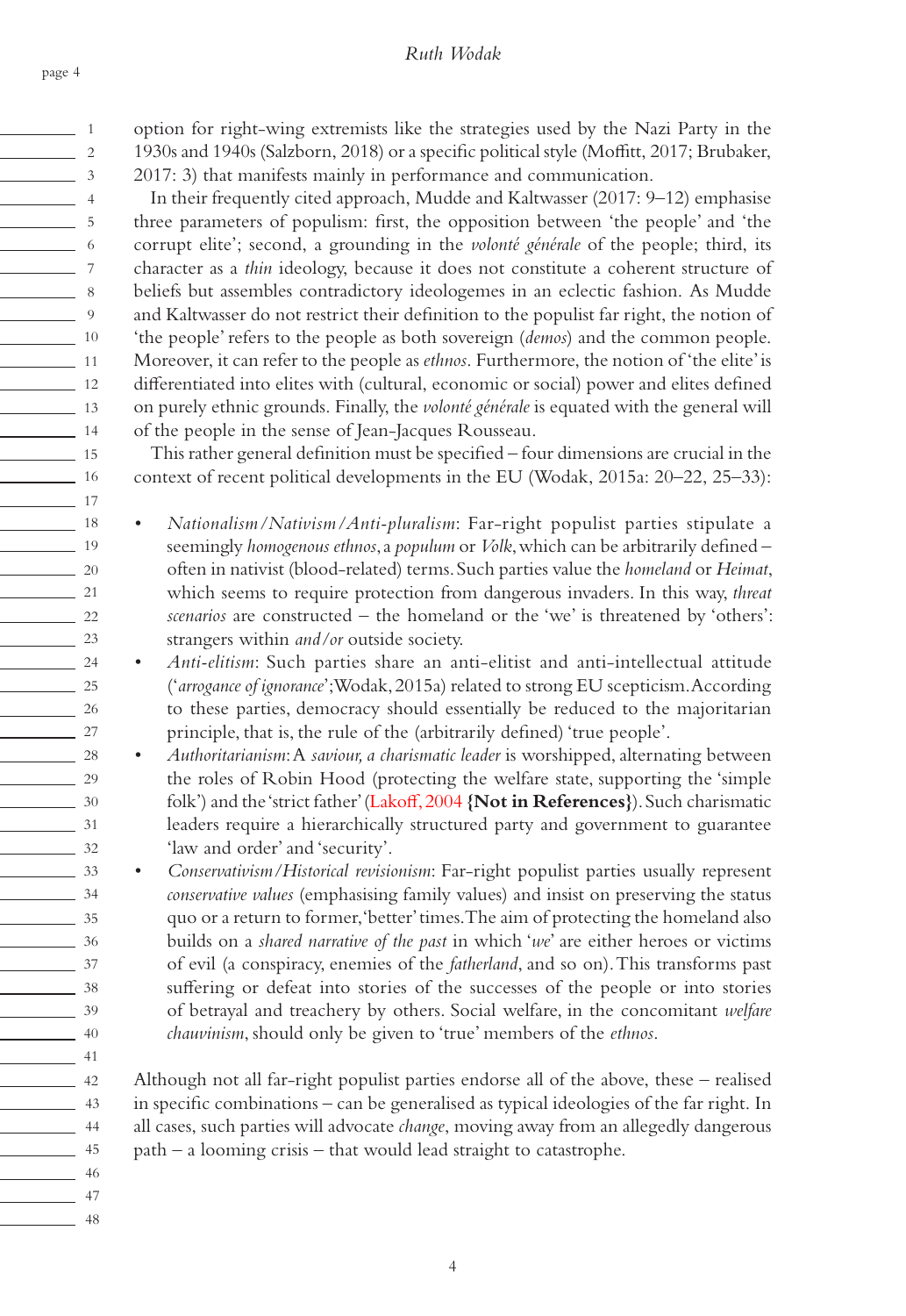### *Illiberal democracy*

The distinction between 'liberal/constitutional democracies' and 'illiberal democracies' is not new. The salient criterion for the existence of a liberal democracy is constitutionalism in the sense of checks and balances designed to protect the state and its society from the accumulation of power and the abuse of office. According to Zakaria (1997: 23–24), who coined the term, illiberal democracies are increasing around the world and are increasingly limiting the freedoms of the people they represent (such as civil liberties of speech or religion). Nevertheless, the term 'illiberal democracy' remains a contested concept (see Krastev, 2006).

Since its public use in 2014 by Hungarian Prime Minster Victor Orbán, leader of the far-right/nationalistic-conservative party Fidesz, 'illiberal democracy' has entered everyday discourse in Europe and has been appropriated by some politicians as a positive model to be followed; and as a political system to be vehemently opposed by others. In his speech on 30 July 2014, Orbán maintained that:

the new state that we are constructing in Hungary is an illiberal state, a nonliberal state. It does not reject the fundamental principles of liberalism such as freedom, and I could list a few more, but it does not make this ideology the central element of state organization, but instead includes a different, special, national approach.<sup>9</sup>

Here, Orbán defines 'illiberal democracy' as rejecting tolerance for minorities while supporting strong forms of majoritarianism. He emphasises his belief in nationalism (Hungary's uniqueness vis-à-vis the EU and the other 27 EU member states) and exceptionalism. The Hungarian Constitution, which was revised and accepted by the Hungarian Parliament on 25 April 2011, reflects Fidesz's illiberal values by, for example, cutting the freedom of the press, reforming the electoral system in unfair ways, and challenging and undermining the independence of justice (Uitz, 2015: 285–288; Grabbe and Lehne, 2017a). In Poland, similar developments are taking place under the nationalistic-conservative government of the Law and Justice Party (PiS) and its leader Jarosław Kaczyński (Grabbe and Lehne, 2017b; Kerski, 2018). Of course, gerrymandering and using the resources of the state on a very large scale to ensure a sweeping full-majority victory would not necessarily imply fraudulent elections in a formal sense, but the boundaries of legality are shamelessly pushed as far as possible (Uitz, 2015).<sup>10</sup> Indeed, Sutowski (2018: 17–18) labels the new Polish way as 'neo-authoritarianism'.

Thus, liberal democracies cannot be defined solely by the fact that elections are *formally* held; as Möllers and Schneider (2018: 7–9) maintain, the protection of oppositional parties and movements, freedom of opinion and the press, fair elections and independence of the judicial system must be guaranteed. Therefore, the authors argue that *potential future majorities* must be protected: the opposition must retain the institutional opportunities to win majorities in a future election (pp 89–90). This specific criterion is necessary, the authors argue, to prevent the rise of an authoritarian system.

 $\frac{1}{\sqrt{1-\frac{1}{2}}}$  $\sim$  2  $\sim$  3  $\sim$  4  $\frac{1}{\sqrt{2}}$  5  $\sim$  6  $\sim$  7  $\sim$  8  $\frac{9}{2}$ 10  $\frac{1}{11}$  11  $\frac{12}{2}$ 13 14 15  $\frac{16}{16}$ 17 18  $\frac{1}{19}$  $\frac{20}{2}$ 21  $\frac{22}{2}$  $\frac{23}{2}$  $\frac{24}{2}$  $\frac{25}{25}$  $\frac{26}{2}$  $\sim$  27  $\frac{28}{2}$  $\frac{29}{2}$  $\frac{30}{2}$  $\frac{31}{2}$  $\frac{32}{2}$  $\frac{33}{2}$  $\frac{34}{ }$ 35  $\frac{36}{2}$ 37  $\frac{1}{\sqrt{3}}$  38  $\frac{39}{2}$  $\frac{40}{2}$ 41  $\frac{42}{ }$  $\frac{43}{ }$  $\sim$  44 <u>45</u> <u>2001 - Abdullah II</u> 47 48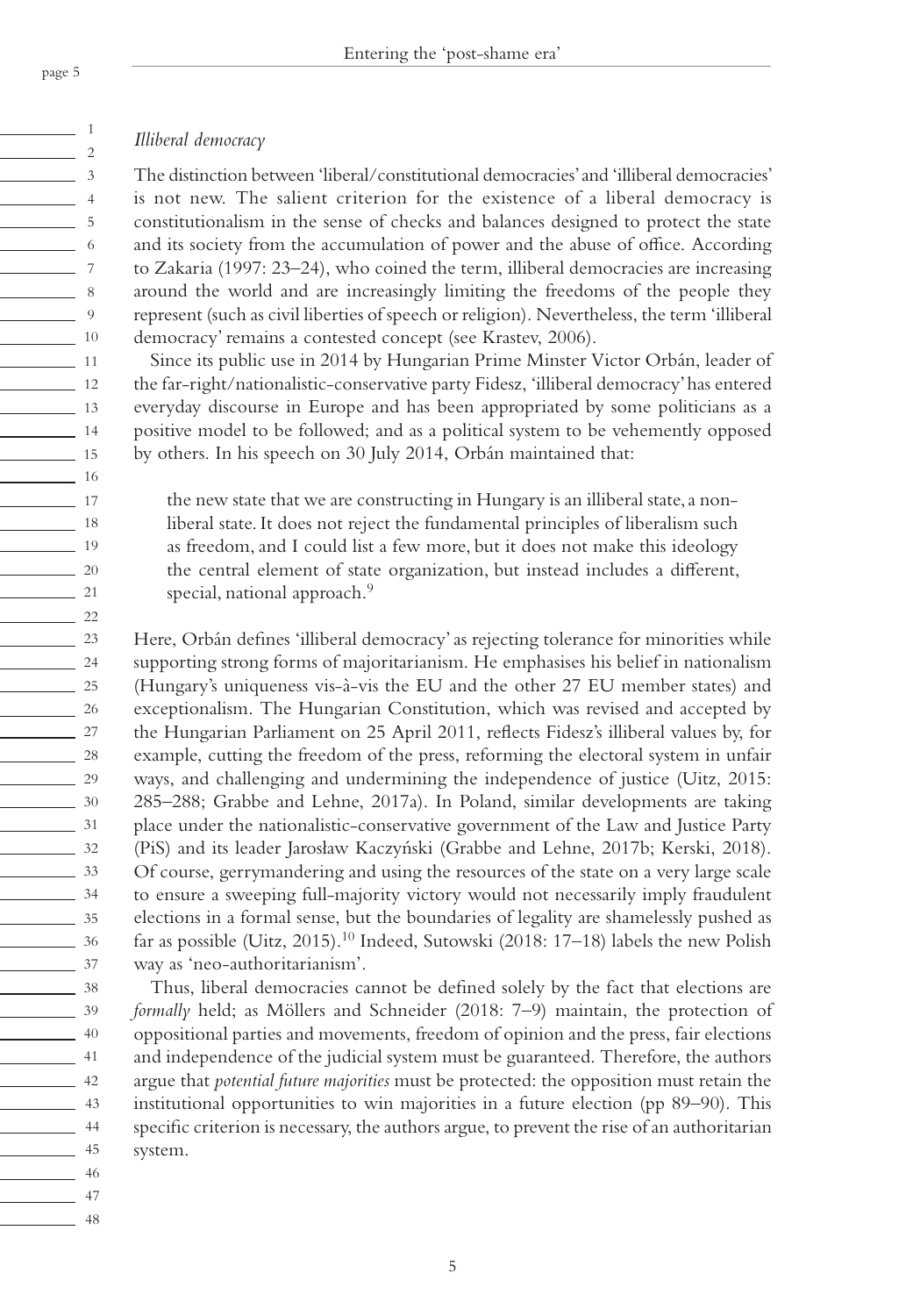*(Neo-)Authoritarianism*

Fuchs (2018: 56–58) defines *right-wing/neo-authoritarianism* by drawing on the traditions of the Frankfurt School (specifically Franz Neumann and T.W. Adorno) along four similar dimensions, namely: *Nationalism*, *Friend/Enemy-Scheme*, *Authoritarian Leadership* and *Patriarchy and Militarism*. Two elements stand out in Fuchs' conceptual framework: *political fetishism* of the nation 'to deflect attention from class contradictions and power inequalities'; moreover, 'leader fetishism is used as a political organization principle that often extends to the organization of the capitalist economy, culture and everyday life' (p 56). Secondly, Fuchs emphasises the *glorification of the soldier* and *warrior*; indeed violence, imperialism and war are accepted 'as appropriate ways for organizing social relations' (p 57). Fuchs' neo-Marxist framework allows understanding the link between the neoliberal world order and the rise of illiberal democracies as well as neo-authoritarian regimes.

Mudde (2007: 22) also draws on the Frankfurt School but subscribes to a more socio-psychological tradition: authoritarianism is defined as 'a *general disposition* to glorify, to be subservient to and remain uncritical towards authoritative figures of the ingroup and to take an attitude of punishing outgroup figures in the name of some moral authority' (Adorno et al, 1969: 228, emphasis added). However, Mudde also points to Juan Linz's influential definition of authoritarianism as a *form of government*  characterised by strong central power and limited individual freedoms. Following Linz (1964), four dimensions are emphasised as salient elements of an authoritarian government:

- *• limited political pluralism* places constraints on political parties, interest groups and NGOs;
- *• legitimacy* is largely dependent on *emotions*, on identification with the regime;
- *• suppression of the opposition*; and,
- *• vague and non-transparent definitions* of the *powers of the executive.*<sup>11</sup>

Obviously, these criteria overlap with the definitions of illiberal democracy mentioned above.

Furthermore, Levitsky and Way (2002) point to another relevant concept: '*competitive authoritarianism*', which differs from so-called '*façade*' *electoral regimes* (also labelled 'pseudo-democracies', 'virtual democracies' and 'electoral authoritarian'), that is regimes in which electoral institutions exist but yield no meaningful contestation of power (such as Egypt, Singapore and Uzbekistan in the 1990s). Competitive authoritarianism implies regimes that are democratic in appearance but authoritarian in nature; thus, democratic institutions exist in form but not in substance, because the electoral, legislative, judicial, media and other institutions are so heavily skewed in favour of current power holders. Russia under President Vladimir Putin, the authors claim, would fall within the category of competitive authoritarianism.12 In a detailed comparative study of media systems, Becker (2004: 149) regards the Russian press under Putin as a *neo-authoritarian media system*. He argues that 'state-owned media have limited autonomy, and appointments to key positions are linked to political loyalty. Access to the media may be open and private ownership may be tolerated, but other mechanisms are used to control messages.' Economic and legal pressures are

page 6

 $\frac{1}{1}$  $\sim$  2  $\frac{1}{3}$  $\sim$  4  $\sim$  5  $\frac{1}{\sqrt{1-\frac{1}{2}}}\quad 6$ 7  $\sim$  8  $\frac{9}{2}$  $\frac{10}{10}$  $\frac{1}{11}$  11  $\sim$  12 13  $\frac{14}{14}$  $\frac{1}{15}$  $\frac{1}{16}$  $\frac{1}{17}$ <u>18</u>  $\frac{1}{19}$  $\frac{20}{2}$  $21$  $\frac{22}{2}$  $\frac{23}{2}$  $\frac{24}{2}$  $\frac{25}{25}$  $\frac{26}{25}$  $\frac{27}{2}$  $\frac{28}{2}$  $\frac{29}{2}$  $\frac{30}{2}$  $\frac{31}{2}$  $\frac{32}{2}$  $\frac{33}{2}$  $\frac{34}{ }$ 35  $\frac{36}{2}$ 37  $\frac{38}{2}$  $\frac{39}{2}$ 40 41  $\frac{1}{2}$  42  $\frac{1}{43}$ 44 45 46 47 <u>2001 - Albert Albert III a</u>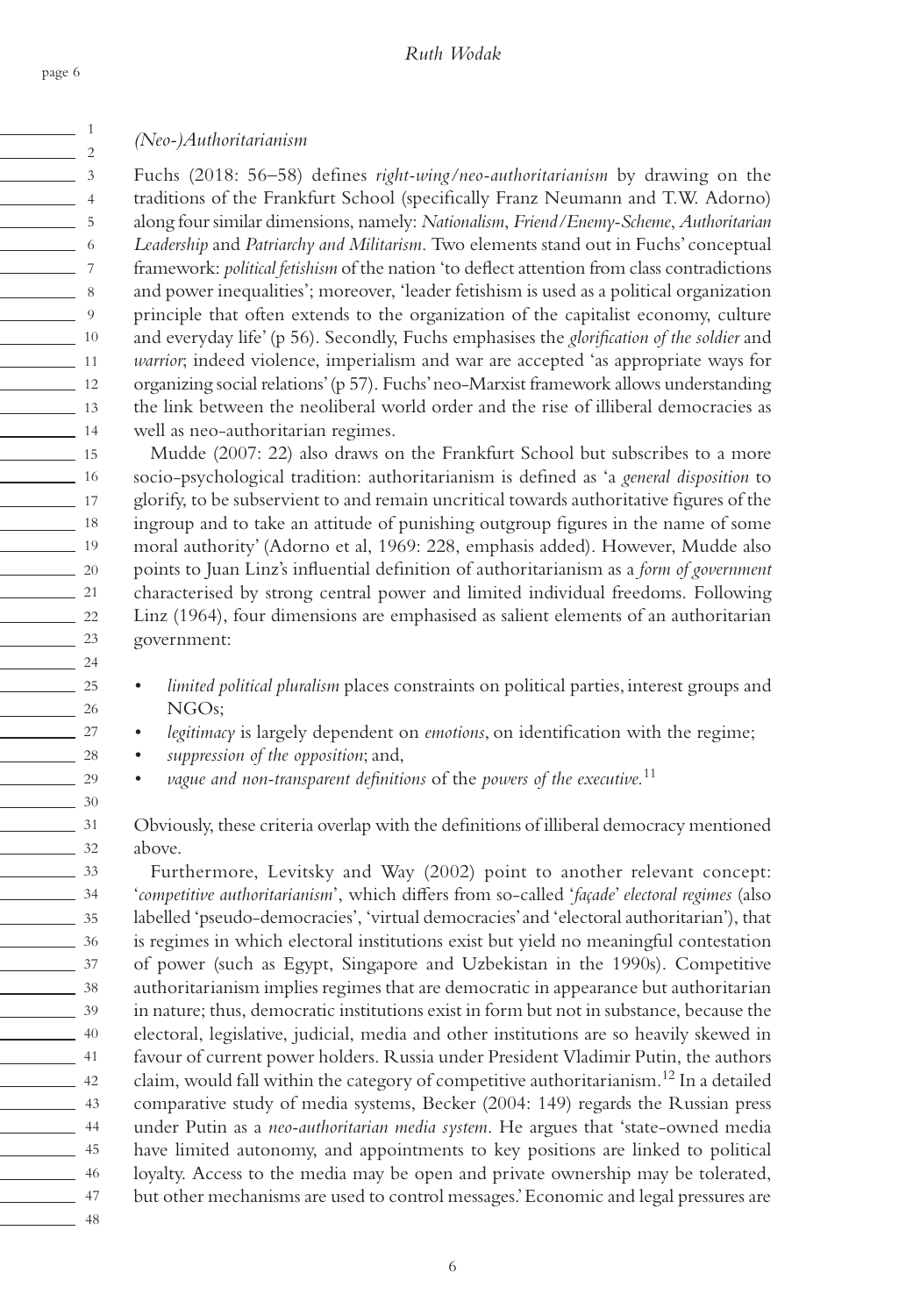$\frac{1}{\sqrt{1-\frac{1}{2}}}\quad 1$  $\sim$  2  $\sim$  3  $\sim$  4  $\frac{1}{\sqrt{2}}$  5  $\frac{1}{\sqrt{1-\frac{1}{2}}}\quad 6$  $\overline{\phantom{0}}$  7  $\sim$  8  $\frac{9}{2}$ 10  $\frac{1}{11}$  11  $\frac{1}{2}$  12 13 14  $\frac{1}{15}$  $\frac{16}{16}$ 17 <u>18</u>  $\frac{1}{19}$  $\frac{20}{2}$  $\sim$  21  $\frac{22}{2}$  $\frac{23}{2}$  $\frac{24}{2}$  $\frac{25}{25}$  $\frac{26}{25}$  $\sim$  27  $\frac{28}{2}$  $\frac{29}{2}$ 30  $\frac{31}{2}$  $\frac{32}{ }$  $\frac{33}{2}$ 34 35  $\frac{36}{2}$ 37  $\overline{\phantom{0}}$  38  $\frac{39}{2}$  $\frac{40}{2}$ 41  $\frac{42}{ }$  $\frac{1}{43}$  $\sim$  44 45  $\frac{1}{2}$  46 47  $\sim$  48 applied to suppress freedom of opinion. The regime also uses or tolerates violence against opposition journalists and editors. In this way, self-censorship is reinforced.

As will be elaborated later, the Austrian government coalition between ÖVP and FPÖ has placed severe controls on information and is attempting to intervene in the public state-owned media; this could certainly be regarded as a significant step in the direction of an illiberal democracy and a neo-authoritarian media system. Such developments clearly point to the limit of EUrope as envisioned and indeed as stipulated, for example, in the European Treaty of Lisbon 2008–09.<sup>13</sup>

# **The turquoise-blue government in Austria, 2017–18**

*Looking back: the rise of the FPÖ*

The Austrian 'Freedom Party' (*Freiheitliche Partei Österreichs*, FPÖ) must be distinguished from other populist far-right parties in terms of its history and continuous ties to National Socialism, as well as its fascist, racist, antisemitic and white-supremacist ideology.14 Today, one might consider labelling the party as populist extreme-right, owing to some of its ideological characteristics, as well as its leading members who belong to German-national duelling fraternities (see below).<sup>15</sup>

After Heinz-Christian (HC) Strache took control of the FPÖ in 2005, *frontstage activities* of the party saw a softening of extreme-right positions and an increase in the salient mobilisation of symbols of banal nationalism (Billig,  $1995$ ):<sup>16</sup> displaying the Austrian flag, singing the national anthem and displaying an abundance of other symbols of national pride. In many instances, the respective texts and performances feature Strache himself wielding these symbols (see Figure 1), portraying the FPÖ politicians as brave, strong and skilled mountaineers who have climbed to the very mountain top, and subsequently addressing their role as the saviours of 'true Austrians'.

<insert Figure 1> Is it possible to supply the images as separate files please?

**Figure 1.** Harald Vilimsky (Party Secretary and MEP, Europe of Nations and Freedom Party), HC Strache, Johann Gudenus (Deputy-Mayor of Vienna; since 2018, MP and FPÖ whip) and Herbert Kickl (Party Secretary; since 2018, Minister for Interior Affairs) brandishing the Austrian flag at the Großglockner peak, Austria's highest mountain (Strache, 2017) **{is this the source? Do we have permissions to use? Not in References – there is a Strache 2015 Facebook post listed}**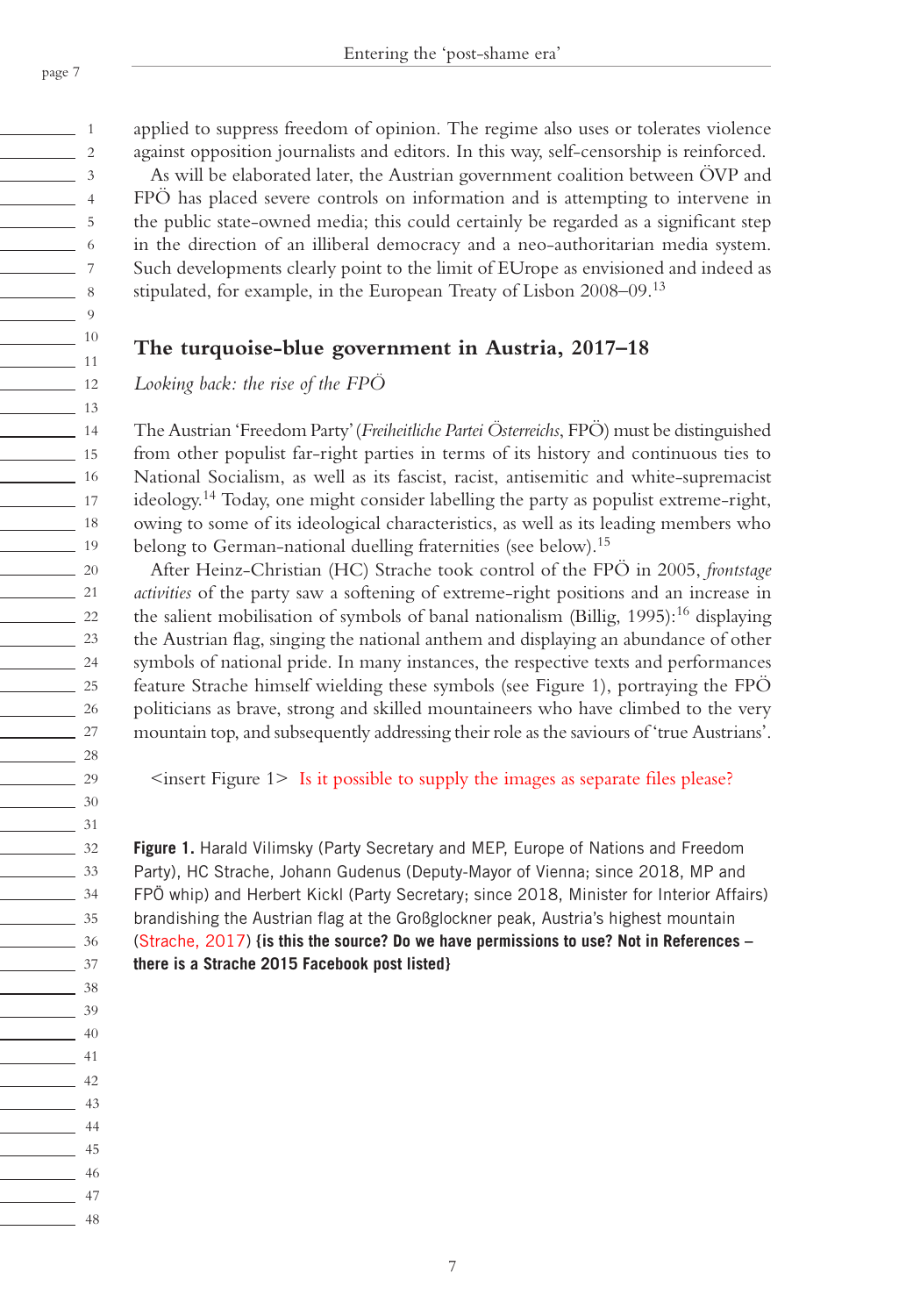$\frac{1}{\sqrt{1-\frac{1}{2}}}\quad 1$  $\sim$  2  $\frac{1}{3}$  $\frac{1}{4}$  $\sim$  5  $\frac{1}{\sqrt{1-\frac{1}{2}}}\quad 6$ 7  $\sim$  8  $\frac{1}{\sqrt{2}}$ 10  $\frac{1}{11}$  11  $\frac{12}{12}$ 13  $\frac{14}{14}$ 15  $\frac{16}{16}$ 17 <u>18</u>  $\frac{1}{19}$  $\frac{20}{2}$  $21$  $\frac{22}{2}$  $\frac{23}{2}$  $\frac{24}{2}$  $\frac{25}{25}$  $\frac{26}{25}$  $\sim$  27  $\frac{28}{2}$  $\frac{29}{2}$  $\frac{30}{2}$ 31  $\frac{32}{2}$  $\frac{33}{2}$ 34  $\frac{35}{2}$  $\frac{36}{2}$ 37  $\frac{38}{2}$  $\frac{39}{2}$ 40  $\sim$  41  $\frac{1}{2}$  42  $\frac{1}{43}$ 44 45 46  $\frac{1}{47}$ <u>2001 - Albert Albert III a</u>

With Strache's leadership came a re-branding of the FPÖ as the '*Soziale Heimatpartei*', the Social Homeland Party (a label it shares with the extreme-right National Democratic Party of Germany, NPD). Further provocations relate to the use of religious imagery and symbols (for example, Strache carried a Christian cross during a demonstration against the building of a Mosque in Vienna; Wodak, 2015a: 140), as well as the redefining of religious concepts, such as *Nächstenliebe* (neighbourly love or charity) in nationalistic terms. The accompanying claims to represent and 'defend' the Christian heritage of Austria in the face of an alleged 'Islamic invasion' have been protested, inter alia, by the Catholic Church. Indeed, the FPÖ's 'othering' has come to focus strongly on Islam, cast as an ethnic other, medieval/pre-modern/ barbaric and religious zealot/ fanatic or terrorist threat (Wodak, 2017: 116–137; Wodak and Rheindorf, 2018).

### *2017 parliamentary elections*

The Austrian parliamentary elections on 15 October 2017 exemplify the *shameless normalisation* of the previously far-right positionings of the FPÖ. The ÖVP (now rebranded as 'Ballot Sebastian Kurz – The New People's Party', strategically changing colour from black to turquoise) focused almost exclusively on migration issues (equating all refugees with so-called 'illegal migrants'17). This new programme changed the agenda and structure of the ÖVP,<sup>18</sup> which had been established immediately after the restoration of Austria's independence in 1945 and has been represented in parliament ever since. The ÖVP has consistently been the strongest or second-strongest party; as such, it has led or at least been a partner in most of Austria's governments (Grande et al, 2012: 52). Sebastian Kurz, who had strategically prepared to take over the ÖVP since mid-2016 (as was disclosed by newspapers in June 201719), was elected as party leader on 1 July 2017, after his predecessor had resigned, and immediately changed the structure of the 'grand old party': he surrounded himself with an extremely loyal team of mostly young male supporters and with politically inexperienced career-changers who are completely dependent on him. He employs a large team of spin doctors who cleverly manage his online presence and his campaign, apparently copying many elements of US election rallies (see Horaczek and Tóth, 2017; Hofer and Tóth, 2017). In this way, the party has become identified with his persona to the point where Kurz *is* the new ÖVP with a strict centralised, hierarchical structure.

Apart from proposing to dismantle the social partnership (and thus one of the constitutive cornerstones of the Austrian social model) and support employers' organisations,<sup>20</sup> the new ÖVP repeatedly promised to close the 'Mediterranean route' to migration; to reduce the legally fixed minimum welfare (for recognised refugees but also for other people in need); moreover, to reduce the upper limit for asylum applicants, in effect since 2016, from 37,000 to zero (although the number of new arrivals since  $2015$  has decreased dramatically).<sup>21</sup> In so doing, Kurz adopted almost verbatim the programme of the FPÖ. It is thus fitting that the Green Party referred to Kurz during the 2017 election campaign as 'the better Strache'.22

*Fearmongering* was *the* persuasive macro-strategy in the FPÖ's and ÖVP's election campaigns in 2017 (Wodak, 2018a). They wilfully selected specific *scapegoats* as being responsible for the misery or threat identified: 'illegal migrants', Muslims and Islam, the Jewish philanthropist George Soros, NGOs, the EU and the media, as well as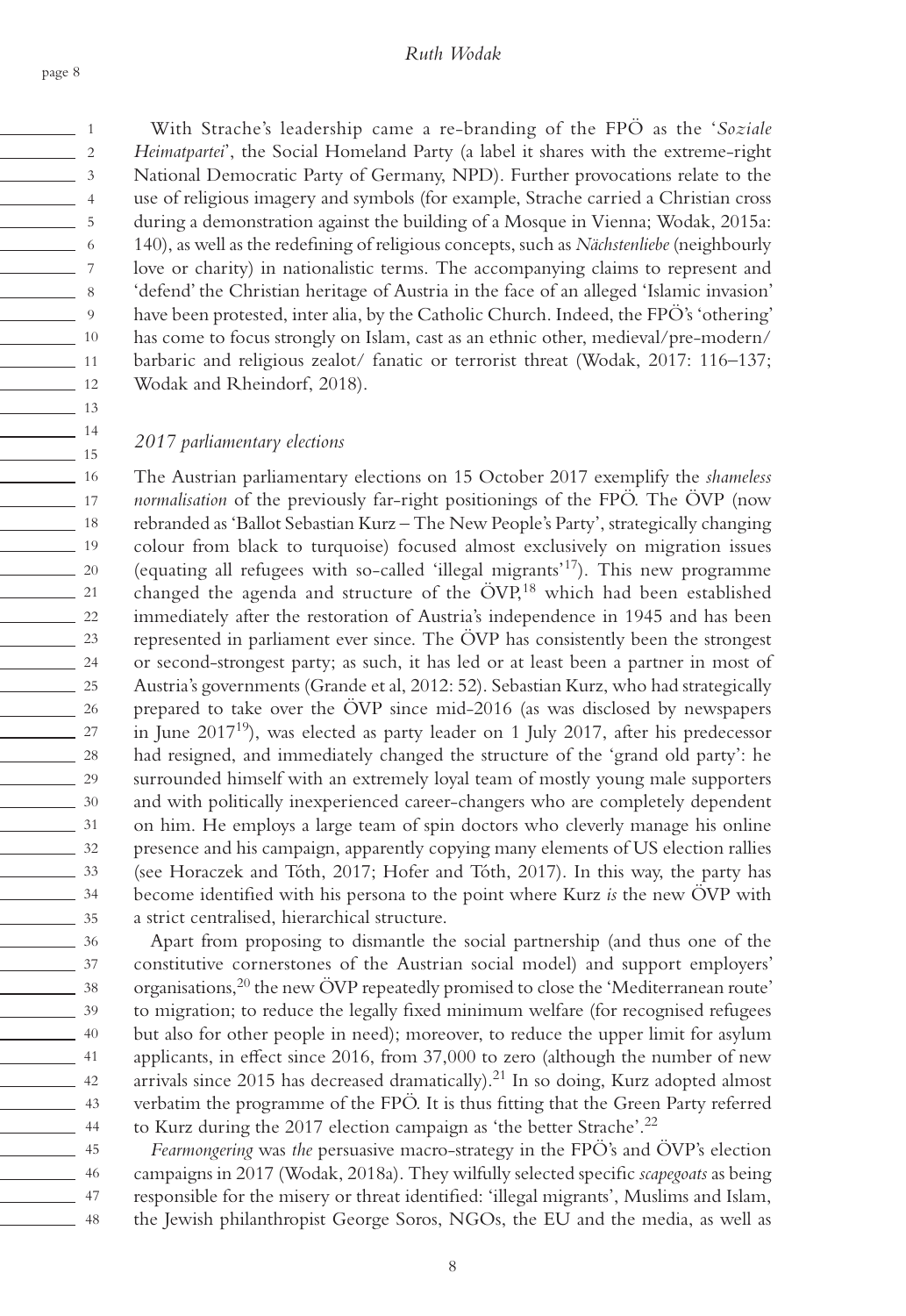$\sim$   $\sim$  1  $\sim$  2  $\sim$  3  $\sim$  4  $\frac{1}{\sqrt{2}}$  5  $\frac{1}{\sqrt{1-\frac{1}{2}}}\quad 6$  $\overline{\phantom{0}}$  7  $\sim$  8  $\frac{1}{\sqrt{2}}$  9 10  $\frac{1}{11}$  11  $\frac{12}{12}$ 13  $\frac{1}{14}$ 15  $\frac{16}{16}$ 17 18  $\frac{1}{19}$  $\frac{20}{2}$ 21  $\frac{22}{2}$  $\frac{23}{2}$  $\frac{24}{2}$  $\frac{25}{25}$ 26  $\frac{27}{27}$  $\frac{28}{2}$  $\frac{29}{2}$ 30  $\frac{31}{2}$  $\frac{32}{ }$ 33 34 35  $\frac{36}{2}$ 37  $\frac{1}{\sqrt{3}}$  38  $\frac{1}{\sqrt{3}}$  39  $\frac{40}{2}$ 41  $\frac{1}{2}$  42  $\overline{\phantom{1}}$  43  $\sim$  44 45  $\frac{1}{2}$  46 47

the previous coalition government, in which Kurz had served six years as minister for foreign affairs, and the integration of migrants. Both Strache and Kurz staged themselves as *saviours* of the 'true Austrian people' (see Figures 1 and 2), ready to 'solve' the alleged problems by, for instance, closing borders and deporting 'illegal migrants'. A new, positive narrative was created, which should raise *hope*, advertised as an unspecified *change*.

 $\leq$ insert Figure 2> Please supply original images if possible

**<caption>Figure 2.** Poster with Sebastian Kurz: 'Now or never! ÖVP, Ballot Sebastian Kurz, the new People's Party. Movement for Austria!' (personal photo) **{permissions?}**

The stirring up of resentment by Kurz and Strache was successful at the election.<sup>23</sup> The national-conservative ÖVP won a majority with 31.5%. The FPÖ took third place with 26%.24 Due to the substantial overlap between the political programmes of the FPÖ and ÖVP, coalition talks began soon after. The new turquoise-blue government, albeit accompanied by loud protests, was inaugurated by President Van der Bellen on 18 December 2017.25 During negotiations to form this government, President Alexander van der Bellen (in office since 26 January 2017) successfully prevented the Ministries of the Interior and Justice going to FPÖ officials as part of the coalition deal and pushed for the EU agenda to be relocated from the FPÖ-led Ministry of Foreign Affairs to the Chancellery of Kurz. Despite all this, Van der Bellen did inaugurate the turquoise-blue coalition, notwithstanding frequent assurances to the contrary he had given while running for president.<sup>26</sup>

*Moving towards 'Orbánism'*

The ÖVP's adoption of a far-right, nationalist-conservative agenda implies the *normalisation* of a previously extreme-right, taboo agenda. It is thus not surprising that the European Council on Refugees and Exiles (ECRE) published an editorial on 6 July 2018 – after the beginning of Austria's EU presidency on 1 July 2018 – with

 $\frac{1}{2}$  48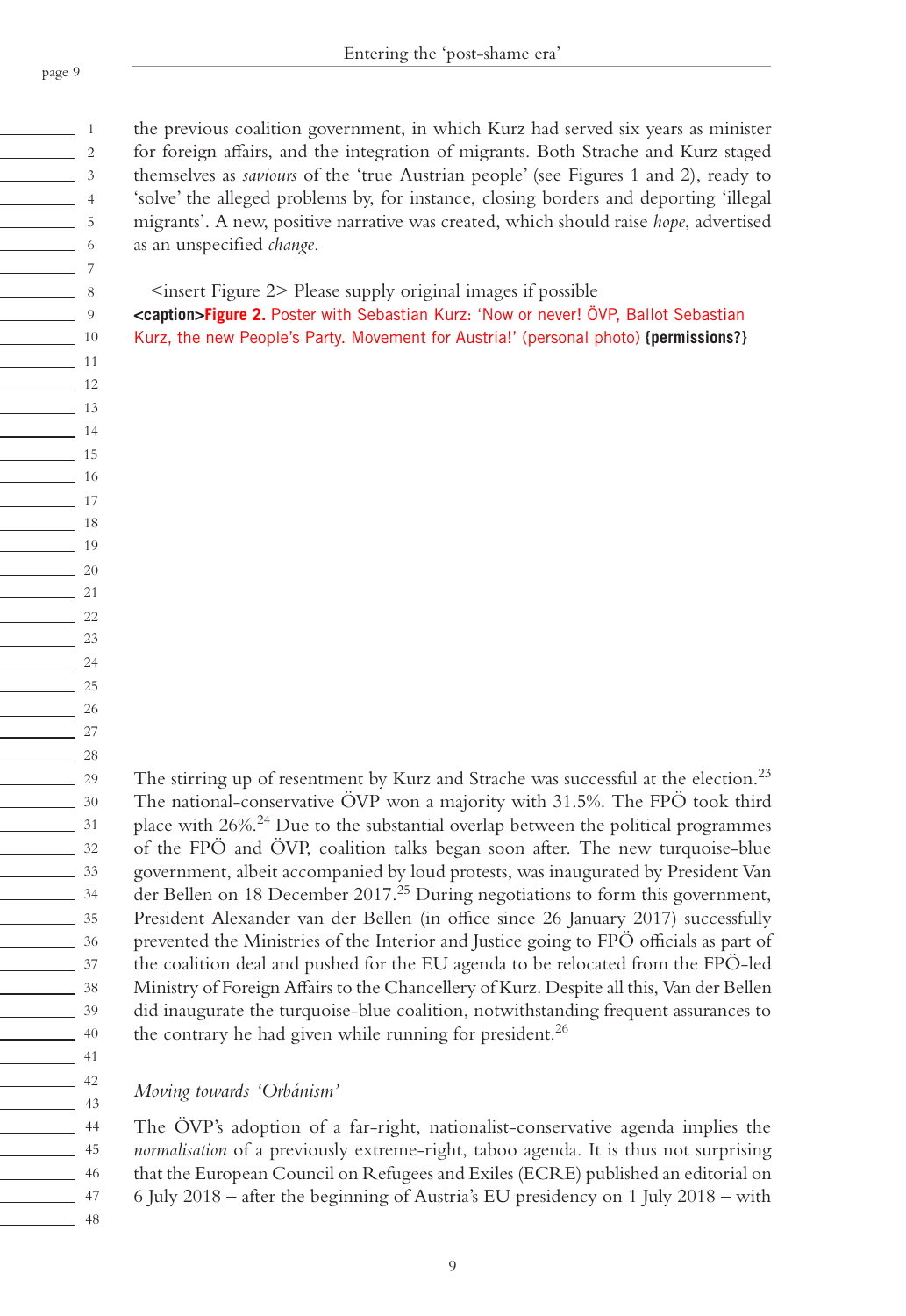$\sim$  1  $\sim$  2  $\sim$  3  $\frac{1}{2}$  4  $\sim$  5  $\sim$  6 7  $\sim$  8  $\frac{1}{\sqrt{2}}$  9 10  $\sim$  11  $\frac{1}{2}$  12 13  $\frac{1}{14}$  $\frac{1}{15}$  $\frac{16}{16}$ 17 <u>18</u>  $\frac{1}{19}$  $\frac{20}{2}$  $\frac{1}{21}$  $\frac{22}{2}$  $\frac{23}{2}$  $\frac{24}{2}$  $\frac{25}{25}$  $\frac{26}{25}$  $\sim$  27  $\frac{28}{2}$  $\frac{29}{2}$  $\frac{30}{2}$  $\frac{31}{2}$  $\frac{32}{2}$  $\frac{33}{2}$ 34  $\frac{35}{2}$  $\frac{36}{2}$ 37  $\frac{38}{2}$  $\frac{39}{2}$ 40 41  $\frac{1}{2}$  42  $\frac{43}{ }$ 44 45 <u>2001 - Abraham dia 46</u>  $\frac{1}{47}$  $\frac{1}{48}$  the headline 'Austria: When good countries go bad',<sup>27</sup> thus clearly indicating the limits of EUrope with respect to the officially accepted values of the European Treaty:

Concerns centre on a set of inter-related issues: the Austrian Government's stance on asylum and migration; its closeness to the demagogic leaders of certain countries; its underlying anti-EU stance; its courtship with Russia. The country's ability to play the role of the Presidency is questioned because its obsessive and biased approach to migration and its love-in with the extremists may preclude the neutrality required. … while the threat from extremist-nationalists like the Freedom Party is clear …, the anti-migration, anti-Europe agenda becomes far more powerful through the conversion of mainstream leaders and parties to the cause, along with their subsequent complicity in allowing institutional and political capture by the migration obsession of the bad company they decide to keep.

In the following, I briefly point to some salient indicators for Austria's move towards an illiberal democracy while focusing on the discursive and argumentative strategies accompanying new legislation.28

### *Fearmongering: Us and Them*

The new Austrian government propagates an extremely restrictive immigration policy (Rheindorf and Wodak, 2018a) and closed borders (even to Italy and South Tyrol), including the so-called Mediterranean route. Shamelessly, both the FPÖ and the new ÖVP are actively spreading rumours, strawman fallacies and erroneous reports about migrants and refugees – which all merge into a single threat scenario consisting of an imagined 'invasion' by so-called 'illegal migrants' (Wodak, 2018b). To sidestep the obligations of the Geneva Refugee Convention and prevent further loss of voters to the FPÖ, ÖVP politicians now define people who have been persecuted and are fleeing as 'illegal migrants' in their government programme.<sup>29</sup> This implies that they are claiming to be refugees but are in fact travelling to rich European countries to live off welfare and benefits, and thereby endanger the prosperity of those countries. Such fallacies foment resentment and envy: why should foreigners gain access to benefits that take something away from 'us'? Such exclusionary and xenophobic politics – sustained and implemented by the formerly Christian-social ÖVP – correspond to the welfare chauvinism of other far-right populists in Europe, such as the German Alternative for Germany (AfD), the Sweden Democrats or the Dutch PVV (Wodak, 2017, 2018a).

*Euphemisms* are used with the aim of making restrictive new migration policies acceptable: in a meeting of EU heads of state in Brussels on 28 June 2018, Kurz and his allies Orbán and Matteo Salvini (LEGA, Italy's Interior Minister) launched new terms, such as 'regional disembarkation platforms' instead of 'camps', to retain refugees in Northern Africa, thus preventing them from entering Europe. Moreover, facts about the plights of refugees are challenged and expert opinions neglected. For example, on 22 June 2018, in an interview with the German weekly *Die* Zeit, editorin-chief Giovanni Di Lorenzo asked Sebastian Kurz what he felt when confronted with videos and pictures of children who had been separated from their parents at the US–Mexico border.<sup>30</sup> Kurz argued that these accounts may have been 'fake news':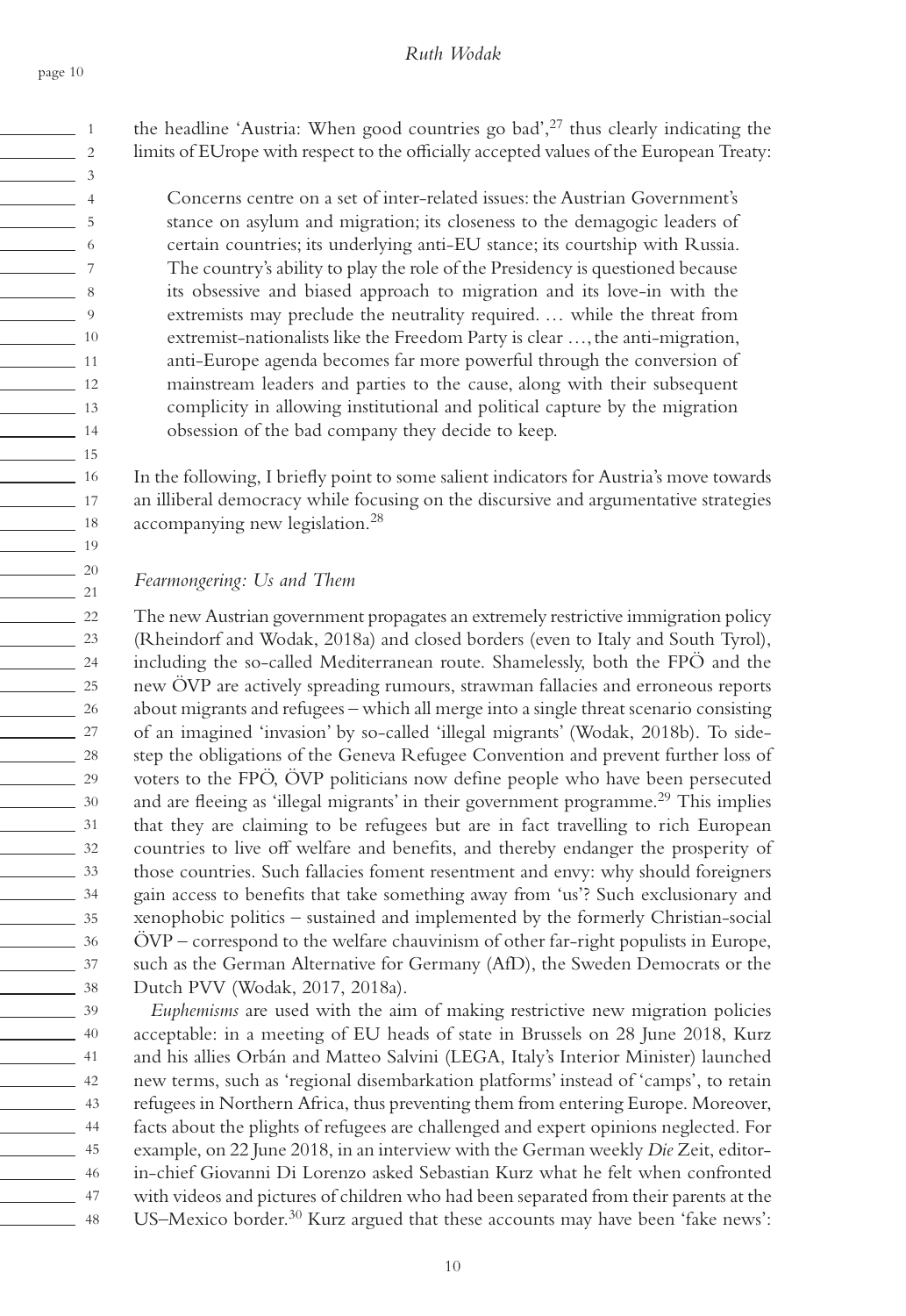$\frac{1}{\sqrt{1-\frac{1}{2}}}\quad 1$  $\sim$  2  $\sim$  3  $\frac{1}{4}$  $\sim$  5  $\frac{1}{\sqrt{1-\frac{1}{2}}}\quad 6$ 7  $\sim$  8  $\frac{1}{\sqrt{2}}$ 10  $\frac{1}{11}$  $\frac{12}{12}$ 13 14 15  $\frac{16}{16}$ 17 <u>18</u> 19  $\frac{20}{2}$  $21$  $\frac{22}{2}$  $\frac{23}{2}$  $\frac{24}{2}$  $\frac{25}{25}$  $\frac{26}{25}$  $\sim$  27  $\frac{28}{2}$  $\frac{29}{2}$ 30 31  $\frac{32}{ }$  $\frac{33}{2}$ 34  $\frac{35}{2}$  $\frac{36}{2}$ 37  $\frac{1}{38}$  $\frac{39}{2}$ 40  $\sim$  41  $\frac{1}{42}$  $\frac{43}{ }$ 44  $\frac{45}{1}$ <u>2001 16</u> 47  $\frac{1}{48}$ 

'I don't want to speculate, but I have devoted myself a lot to migration. I know that frequently the mistake is being made, that something is represented differently than it is.'31 As Hannah Arendt (1971) asserted long ago, politicians can quickly change facts into opinions that one can then oppose – quite shamelessly – with alternative viewpoints. In this way, she argues, scholarly and factual evidence can be blunted and even negated.

### *Antisemitism/racism/historical revisionism*

As Hans-Hennig Scharsach (2017) argues in his book *Stille Machtergreifung* [*Quiet Coup*], the FPÖ's internal structures have changed significantly since HC Strache took over as leader in 2005, moving the party ever closer to the radical right: $32$  members of duelling fraternities, which make up only 0.4% of the Austrian population, have effectively taken over the FPÖ. FPÖ politicians such as Strache, Norbert Hofer (Minister for Infrastructure), Johann Gudenus and Manfred Haimbuchner (vicegovernor of Upper Austria) constitute the highest leadership body of the FPÖ. They all belong to duelling fraternities (*Schlagende Burschenschaften*; Rauscher, 2017).33 Core characteristics of the extreme right, such as anti-liberalism, authoritarian leadership and subservience, a so-called *Volksgemeinschaft* (an ethno-culturally defined people), misogyny and racism apply to most duelling fraternities.

Immediately after the new government was formed on 18 December 2017, numerous scandals related to antisemitic and revisionist documents disrupted the everyday agenda of the government: this included Facebook posts as well as songbooks **{not sure what you mean by this}** typical of such extreme-right duelling fraternities.<sup>34</sup> For example, the FPÖ's Herbert Kickl, now Interior Minister, proposed 'to concentrate people who enter asylum procedures in one place, because it must be our common interest to reach a corresponding result very, very quickly'.35

Obviously, the verb phrase 'to concentrate people' invites associations with the Nazi term 'concentration camp'. The centre-left broadsheet *Der Standard* maintains and continuously updates a list of euphemistically labelled 'singular events' [*Einzelfälle*] of antisemitism and revisionism which have been occurring on an almost weekly basis and keep the FPÖ in the headlines.36 *Conspiracy theories* have become a salient strategy in this context. They draw on the traditional antisemitic world-conspiracy stereotype which also characterised Nazi and fascist ideologies (Richardson, 2018 **{Not in References – there is a 2017 Richardson publication listed}**). For example, Hungarian Prime Minister Victor Orbán published a list of 200 so-called 'Soros mercenaries'37 (including scholars, journalists, intellectuals and NGOs, who allegedly supported the Jewish Hungarian-American philanthropist) who are trying to help refugees in Hungary. Indeed, Soros has been demonised via such traditional antisemitic conspiracy stereotypes as the primary *Feindbild* of Hungary and, subsequently, also of the FPÖ (Wodak, 2018b).<sup>38</sup>

*Symbolic politics* distract and divert from unpopular reforms implemented by the government and dominate the media. For example, Harald Waldhäusl, FPÖ councillor in Lower Austria, challenged the slaughtering of animals according to Jewish and Muslim rites, and proposed monitoring and registering orthodox Jews who bought such meat – as was to be expected, this provoked a media scandal and negative responses by the opposition and the Jewish community.39 Another highly emotional issue relates to the Muslim headscarf: for years, the FPÖ has been protesting 'the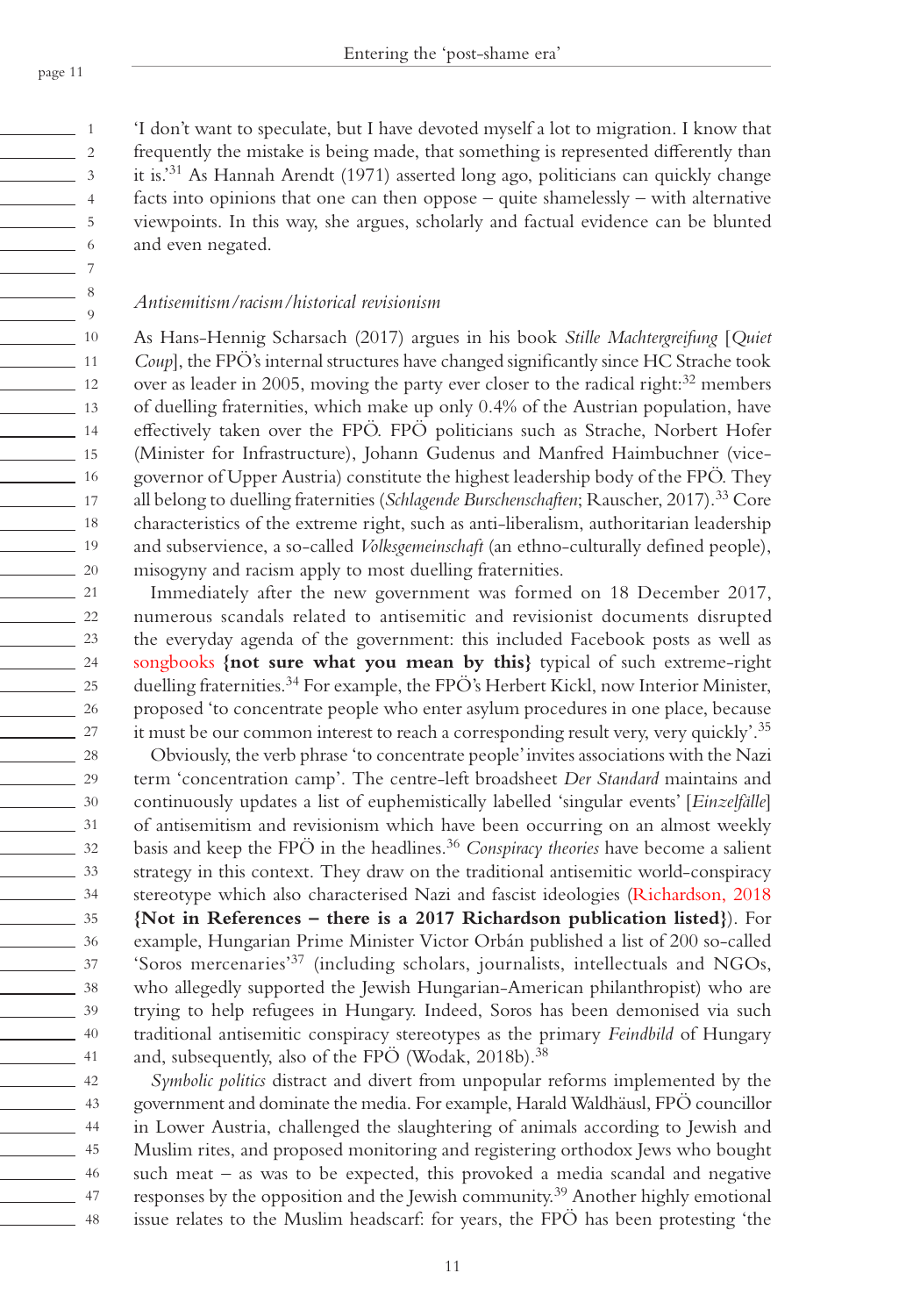headscarf' as a symbol of female oppression (an example of the '*right-wing populist perpetuum mobile*'; see Wodak, 2015a). The government has proposed forbidding the headscarf in kindergarten $40 -$ although nobody knows how many, if any, three-yearold Muslim girls are forced to wear a headscarf in kindergarten. On 24 July 2018, an FPÖ village councillor was finally expelled from the party after he had labelled the French soccer team that had won the World Cup as 'Congo-monkeys' (*Kongoaffen*).41

# *Challenging press freedom*

It is also part of the current government's programme to 'reform' the media – which seems to be a euphemism for continuous and vicious attacks on established journalists and moderators. Figure 3 exemplifies such attacks by the FPÖ via social media, using the rhetorical strategy of '*calculated ambivalence*'. This strategy seeks to convey distinct messages to multiple audiences (the party's extreme-right base and the public) while maintaining plausible deniability through ambiguity (Engel and Wodak, 2013). In this case, the meme posted by Strache (as Austrian Vice-Chancellor) was headed by the label 'satire!' and a smiling emoticon. Showing the well-known and internationally renowned journalist and moderator of the main news show of the Austrian public broadcaster ORF in the background to the right, the text reads 'There is a place where lies become news. That is the ORF. The best of Fake News, lies and propaganda, pseudo-culture and involuntary fees. Regional and international. On television, radio and the Facebook profile of Armin Wolf.'

Both Armin Wolf and the ORF have sued Strache for libel and won. Strache had to apologise publicly and pay  $\epsilon$ 10,000 to Armin Wolf, who donated this money to the *Dokumentationsarchiv des Österreichischen Widerstandes* (DÖW), an NGO that documents neo-Nazi and extreme-right activities. Meanwhile, the FPÖ has continued to publicly campaign for the downsizing or privatisation of the ORF, while backchannel pressure on editors and journalists has been increased.42

### **<insert Figure** 3 here>

**<caption>Figure 3.** Facebook post by HC Strache, 13 February 2018. **{permissions?}**

page 12

 $\frac{1}{\sqrt{1-\frac{1}{2}}}\quad 1$  $\sim$  2  $\frac{1}{3}$  $\frac{1}{4}$  $\sim$  5  $\sim$  6 7  $\sim$  8  $\frac{9}{2}$ 10  $\sim$  11  $\frac{1}{2}$  12 13  $\overline{\phantom{a}}$  14  $\frac{1}{15}$  $\frac{16}{16}$ 17 <u>18</u>  $\frac{1}{19}$  $\frac{20}{20}$  $\frac{21}{2}$  $\frac{22}{2}$  $\frac{23}{2}$  $\frac{24}{2}$  $\frac{25}{25}$  $\frac{26}{25}$  $\sim$  27  $\frac{28}{2}$  $\frac{29}{2}$  $\frac{30}{2}$ 31  $\frac{32}{2}$  $\frac{33}{2}$ 34 35  $\frac{36}{2}$ 37 <u>2001 - 38</u>  $\frac{39}{2}$  $\frac{40}{2}$  $\frac{41}{2}$  $\frac{1}{42}$  $\frac{1}{43}$  $\sim$  44 <u>45</u> <u>2001 16</u> 47  $\sim$  48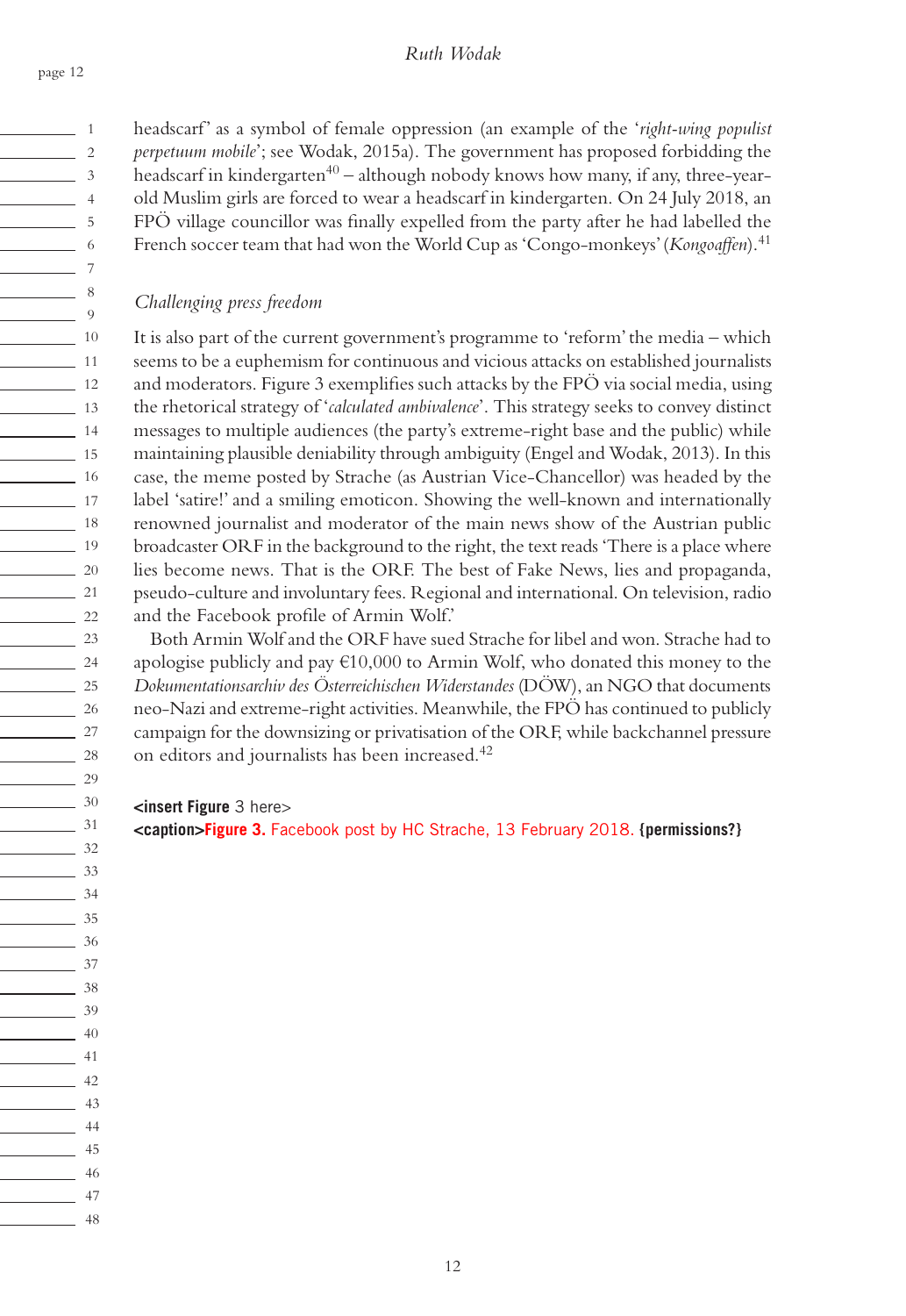$\frac{1}{1}$  1  $\sim$  2  $\sim$  3  $\sim$  4  $\sim$  5  $\frac{1}{\sqrt{1-\frac{1}{2}}}\quad 6$ 7  $\sim$  8  $\frac{9}{2}$ 10  $\frac{1}{11}$  $\frac{1}{2}$  12 13  $\frac{14}{14}$ 15  $\frac{1}{16}$  $\frac{1}{\sqrt{1-\frac{1}{2}}}\frac{1}{\sqrt{1-\frac{1}{2}}}\frac{1}{\sqrt{1-\frac{1}{2}}}\frac{1}{\sqrt{1-\frac{1}{2}}}\frac{1}{\sqrt{1-\frac{1}{2}}}\frac{1}{\sqrt{1-\frac{1}{2}}}\frac{1}{\sqrt{1-\frac{1}{2}}}\frac{1}{\sqrt{1-\frac{1}{2}}}\frac{1}{\sqrt{1-\frac{1}{2}}}\frac{1}{\sqrt{1-\frac{1}{2}}}\frac{1}{\sqrt{1-\frac{1}{2}}}\frac{1}{\sqrt{1-\frac{1}{2}}}\frac{1}{\sqrt{1-\frac{1}{2}}}\frac{1}{\sqrt{1-\frac{$ <u>18</u>  $\frac{1}{19}$  $\frac{20}{2}$  $\sim$  21  $\frac{22}{2}$  $\frac{23}{2}$  $\frac{24}{2}$  $\frac{25}{25}$  $\frac{26}{25}$  $\sim$  27  $\frac{28}{2}$  $\frac{29}{2}$ 30 31  $\frac{32}{ }$  $\frac{33}{2}$ 34 35  $\frac{36}{2}$  $\frac{37}{2}$  $\frac{38}{2}$  $\frac{39}{2}$  $\frac{40}{2}$ 41  $\frac{42}{ }$  $\frac{43}{ }$ 44 <u>45</u> 46 47

Kurz and his government have also implemented a strategy of '*information management*'.43 Each week, a specific topic is launched in a press conference and is then elaborated for one week, until being replaced with a new agenda seven days later. In this way, the media are kept busy and simultaneously distracted from other relevant news. Moreover, *access to information* is being severely restricted: government employees have been forbidden to speak with the press. Such rules come close to 'managed democracies' and their press policies, as defined earlier.

# **Conclusions: 'shameless normalisation' – paving the way to illiberalism**

Investigative journalist Florian Klenk aptly illustrates the strategies of *distraction and silence* employed by the coalition government when challenging the Austrian postwar liberal consensus and its open society.<sup>44</sup> For example, the Austrian government has pushed a new law through parliament (without the conventionally agreed-upon period for seeking expert opinions) which raises maximum daily working hours from 8 to 12 and maximum weekly working hours from 40 to 60. They have sought to legitimise this by appeals to 'flexibility' – a neoliberal notion – thus destroying an extremely important pillar of Austria's post-war democracy and guaranteed workers' rights. Raising the number of hours has predictably angered the electorate of the FPÖ. A first huge demonstration organised by the trade unions against this law took place on 30 June 2018. Specific populist measures such as the retraction of the anti-smoking law, which would have taken effect on 1 May 2018 – a concession the ÖVP made to the FPÖ despite the abundance of scientific evidence for the raised mortality caused by cigarettes – have not sufficiently appeased the FPÖ's core electorate.45 One could thus speculate that the government has strategically decided to please its electorate with ever-more restrictive migration policies, even though the numbers of migrants and refugees have fallen drastically.

Interestingly, Chancellor Kurz usually remains silent when the FPÖ crosses a so-called 'red line', ignoring multiple requests for interviews or comment on false claims about 'illegal migration', revisionist or racist and antisemitic incidents, potential violations of human rights or attempted dismantling of the social welfare state. Moreover, the government does not take parliamentary enquiries posed by the opposition seriously, answering in vague and ambiguous terms. This blatant disregard forced even Wolfgang Sobotka, the ÖVP-nominated President of the Parliament, to reprimand Kurz and his ministers for not adequately fulfilling their parliamentary duties.<sup>46</sup>

As already observed by Uitz (2015) regarding Orbán's Hungary, dialogue with experts, the opposition and journalists also seems to be out of the question in Kurz' Austria; consultations with the trade unions, NGOs and other important organisations are not granted; rational discussion is mostly substituted by symbolic politics, impoliteness, eristic argumentation or denial. Legislation that is not sufficiently well worded is pushed through parliament; scientific empirical evidence is frequently neglected or ridiculed. It seems as if the ÖVP in its streamlined, strategically planned trajectory to power in the sense of leading the new government has either ignored or quietly accepted the kind of non-democratic ideologues they have aligned themselves with, thus normalising the previously unsayable and unacceptable.

<u>48</u>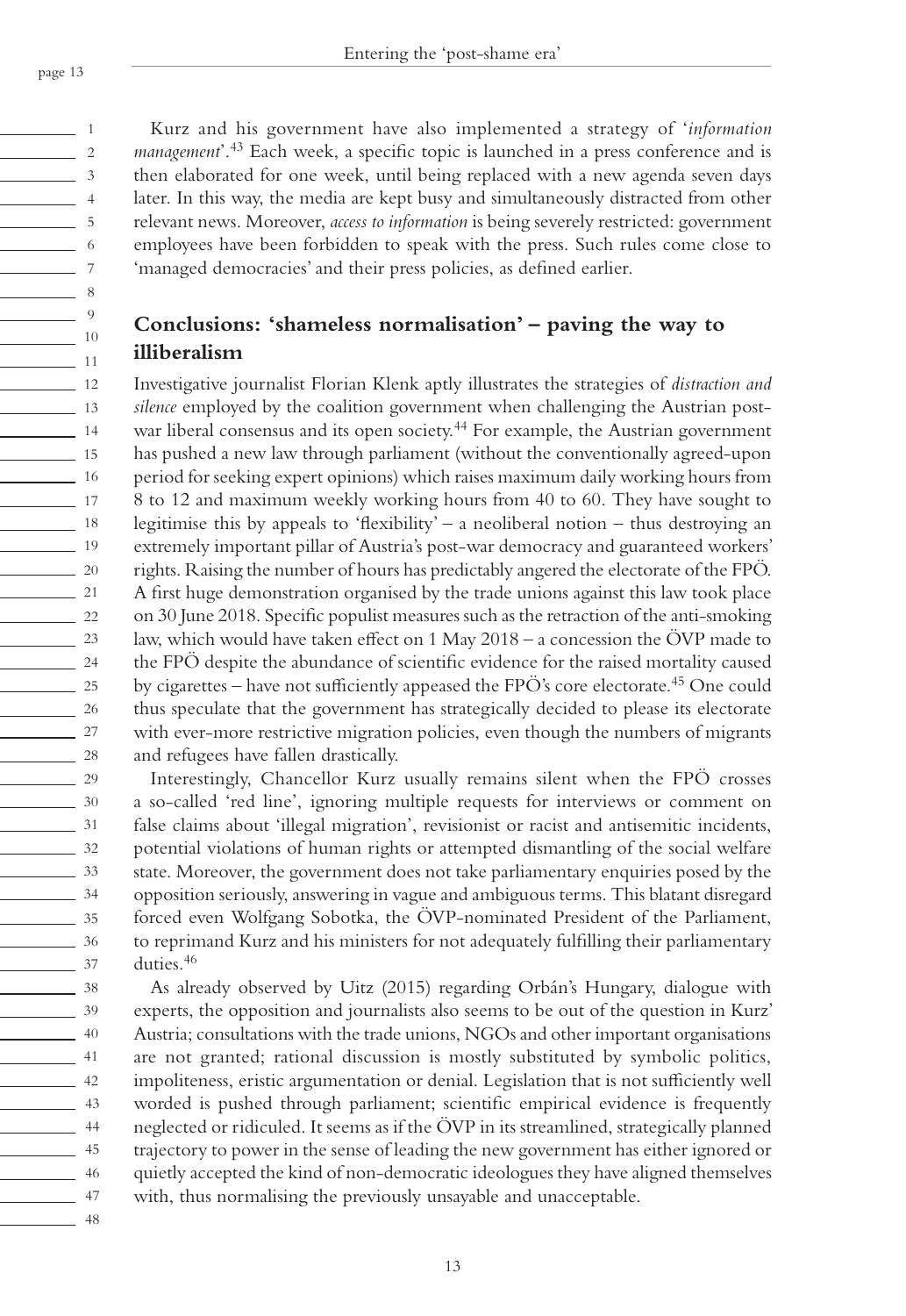$\frac{1}{\sqrt{1-\frac{1}{2}}}\quad 1$  $\sim$  2  $\frac{1}{3}$  $\sim$  4  $\sim$  5  $\frac{1}{\sqrt{1-\frac{1}{2}}}\quad 6$ 7  $\sim$  8  $\frac{1}{\sqrt{2}}$  9 10  $\sim$  11  $\frac{1}{2}$  12 13  $\frac{1}{14}$  $\frac{1}{15}$  $\frac{16}{16}$ 17 <u>18</u>  $\frac{1}{19}$  $\frac{20}{2}$  $21$  $\frac{22}{2}$  $\frac{23}{2}$  $\frac{24}{2}$  $\frac{25}{25}$  $\frac{26}{25}$  $\frac{27}{2}$  $\frac{28}{2}$  $\frac{29}{2}$ 30  $\frac{31}{2}$  $\frac{32}{2}$  $\frac{33}{2}$ 34  $\frac{35}{2}$  $\frac{36}{2}$ 37  $\frac{38}{2}$  $\frac{39}{2}$ 40 41  $\frac{1}{2}$  42  $\frac{1}{43}$ 44 45 <u>46</u> 47  $\frac{1}{48}$ 

Most of the breaches of constitutional order, such as freedom of opinion, freedom of assembly, freedom of press and the independence of the legal system in illiberal democracies (Poland and Hungary) are not announced explicitly; they are made in small – seemingly unimportant – steps like the intervention into the Supreme Court in Poland, where replacing irremovable judges was implemented through a small, banal paragraph about the retirement age of judges, although the Constitution sets a fixed term for supreme court judges.<sup>47</sup> In this case, some of the supreme court judges resisted, and thus this incident made international headlines.<sup>48</sup> As Grabbe and Lehne (2017b: 3) argue, these changes imply 'mind-closing narratives' which are obviously 'gaining force as formerly liberal politicians run after populists'.

Such a dynamic corresponds to – what I have labelled elsewhere – '*shameless normalisation*' (Wodak, 2018a), to be observed not only in the Central and Eastern European countries but also in Austria, the UK, Italy and the Netherlands. The noncompliance with EUropean values and the yearning for exceptionalism vehemently challenge the European project; the rejection of all dialogue, agreed norms and established conventions seems to render negotiations impossible and to pave the way for illiberalism and neo-authoritarianism. New narratives, new public spaces, new communication modes and – most importantly – new policies are urgently needed to protect the achievements of enlightenment and pluralistic liberal democracies.

### **Conflict of interest**

Please supply conflict of interest statement

# **Acknowledgments**

Any information required?

### **Funding**

Any information required?

#### **Notes**

- See www.cbsnews.com/news/president-obama-full-speech-south-africa/
	- <sup>2</sup> Voters in France, Germany, Austria, Italy, The Netherlands, Poland, Hungary and the UK were interviewed: countries from the East, West and South – but none of the Scandinavian countries.
- 3 78% of AfD voters, 76% of FN **{Front National?}** voters, 69% of FPÖ voters, 66% of LEGA Nord voters, 57% of PVV voters, 58% of PiS voters, 61% of Fidesz, 50% of Jobbik voters and 50% of UKIP voters fear migration more than war, poverty, financial crises or climate change (de Vries and Hoffman, 2016).
- 4 https://kurier.at/politik/ausland/karas-zu-orbans-eu-politik-ignorant-unduneinsichtig/309.059.190
- 5 www.presseportal.de/pm/6511/3938672
- 6 www.zeit.de/kultur/2018-07/european-union-germany-challenges-loyalty-solidarity
- 7 For more information, see the so-called Tavares Report **{link? Or is it Nergelius or Closa?}** and the role of the Venice Commission (Nergelius, 2015: 291–294; Closa et al, 2014: 19).
- See https://foreignpolicy.com/2017/03/13/the-geert-wilders-effect/
- 9 See http://hungarianspectrum.org/2014/07/31/viktor-orbans-speech-at-the-xxv-
- balvanyos-free-summer-university-and-youth-camp-july-26-2014-baile-tusnadtusnadfurdo/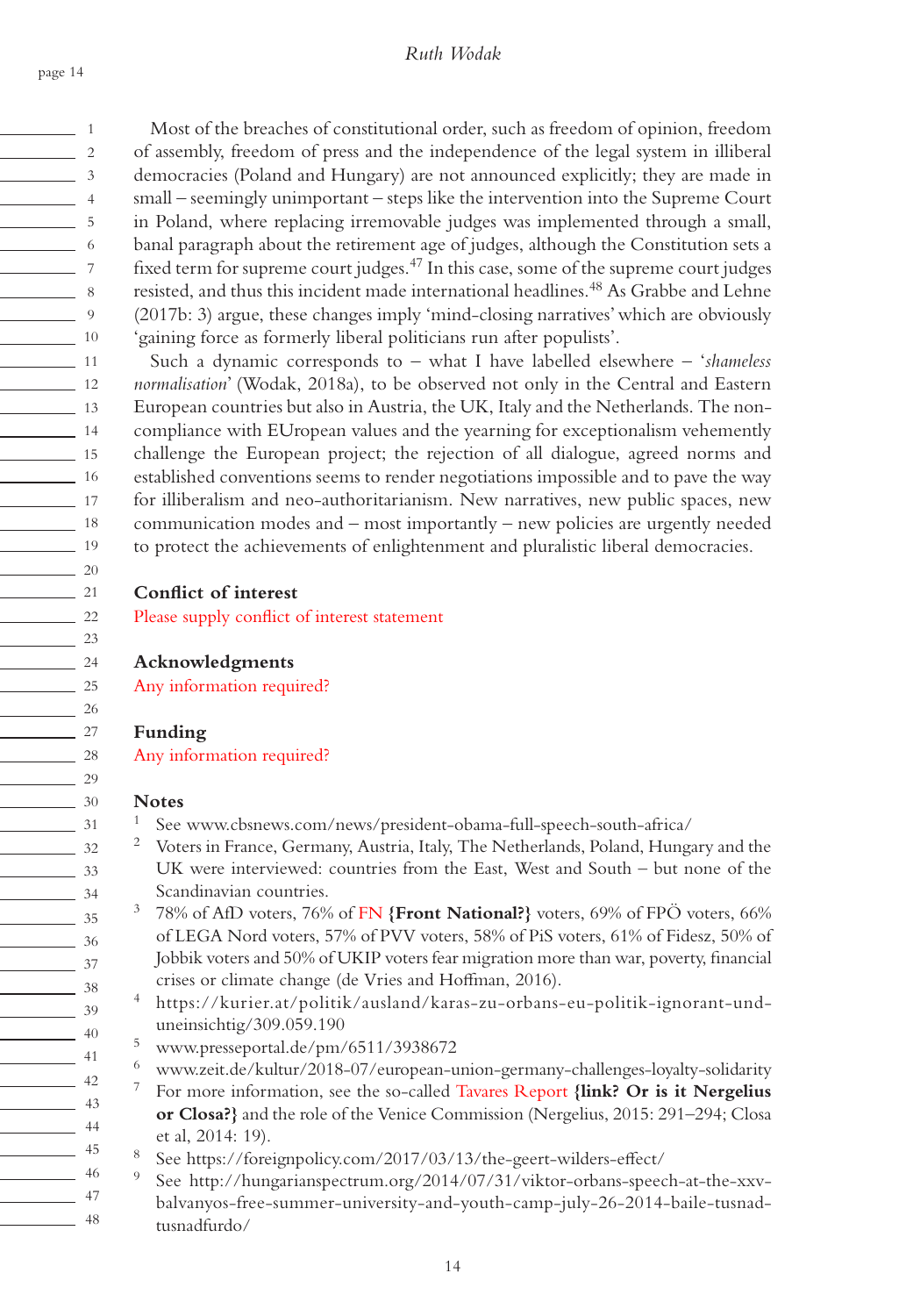6 7

9

 $-5$ 8 10 11  $\frac{12}{2}$ 13  $\sim$  14 15  $\sim$  16  $\frac{17}{2}$  $\frac{18}{18}$ 19  $\frac{20}{2}$ 21  $\frac{22}{2}$  $\frac{23}{2}$ 24  $\frac{25}{25}$  $\frac{26}{2}$  $\sim$  27 <u>28</u>  $\frac{29}{2}$ 30 31  $\frac{32}{2}$  $\frac{33}{2}$ 34  $\frac{35}{2}$ 36 37  $-$  38  $\frac{39}{2}$  $\frac{40}{2}$ 41  $\frac{42}{ }$  $\frac{1}{43}$ 44 45 46 47 48 <sup>10</sup> For the Hungarian case, see www.nytimes.com/2018/04/09/world/europe/hungaryelection-orban-fidesz.html

- 11 Gasiorowski (2006: 110–11) mentions the distinction between *personalistic authoritarian regimes* characterised by arbitrary rule and authority exercised 'mainly through patronage networks and coercion rather than through institutions and formal rules' (such as in post-colonial Africa) and *populist authoritarian regimes* defined as 'mobilizational regimes in which a strong, charismatic, manipulative leader rules through a coalition involving key lower-class groups' (for example, Argentina under Peron, Venezuela under Chavez and Maduro).
- 12 Krastev (2006), however, prefers the label of '*managed democracy*' for 21st century Russia (and challenges Zakaria's approach to illiberal democracies; see for example Nisnevich and Ryabov 2002 **{Not in References – there is a 2017 publication listed}** for details on developments in Russia since 1989). A managed democracy, Krastev argues, functions like an autocracy; thus, governments are legitimised by elections that, however, do not impact on the state's policies and agenda.
- 13 See https://eur-lex.europa.eu/resource.html?uri=cellar:88f94461-564b-4b75-aef7 c957de8e339d.0006.01/DOC\_1&format=PDF
- <sup>14</sup> Among the vast literature on the FPÖ, see Forchtner et al (2013), Wodak (2015a, 2015b, 2017, 2018a, 2018b, 2018c), Scharsach (2017), Wodak and Pelinka (2002), Ötsch and Horaczek (2017), Reisigl and Wodak (2001), Ottomeyer (2000), and Krzyżanowski and Wodak (2009).
- <sup>15</sup> See Rheindorf and Wodak (2018b) for the history of the FPÖ after 1945.
- <sup>16</sup> Backstage, nativist, racist, misogynistic and antisemitic ideologies remained explicit (Rheindorf and Wodak, 2018b).
- $17$  See the third part of the ÖVP's election programme on order and security: secure. sebastian-kurz.at/ordnung-und-sicherheit/&usg=ALkJrhin9CszbrB0sNM3hlNFAop pXPMGqwRegierungsprogramm **{this URL doesn't work – please provide an alternative}**
- $18$  The ÖVP is the successor party to the Christian-Social Party, a staunchly conservative and antisemitic movement founded in 1893 by the then mayor of Vienna, Karl Lueger, a highly controversial right-wing populist. Between the two World Wars, most of the members of the Austrian People's party also belonged to the *Vaterländische Front* under its leader Engelbert Dollfuß, who was assassinated by members of the then illegal National Socialist German Workers' Party (NSDAP) in 1934. While still sometimes honoured by ÖVP members for resisting Hitler, the regime of Dollfuß was authoritarian in nature and has been labelled as 'Austrofascism' (Pelinka, 2017).
- 19 https://spoe.at/story/kurz-papiere-beweisen-oevp-hat-regierungsarbeit-gezieltsabotiert; www.falter.at/archiv/wp/projekt-ballhausplatz; https://player.fm/series/ falter-radio/episode-3-der-geheime-plan-des-sebastian-kurz
- $20$  Part of the 'Austrian success story' after 1945 is the establishment of the Austrian *Sozialpartnerschaft.* The most important employer and employee organisations work together and with the government, finding acceptable compromises for economic issues, salary negotiations and so forth (www.polipedia.at/tiki-index. php?page=Sozialpartnerschaft). In this way, Austria experienced few strikes and social conflicts in the post-war period.
- 21 See https://de.statista.com/statistik/daten/studie/293189/umfrage/asylantraege-inoesterreich/
- 22 See www.oe24.at/oesterreich/politik/wahl2017/Im-Kern-ist-Kurz-ein-Strache/303871667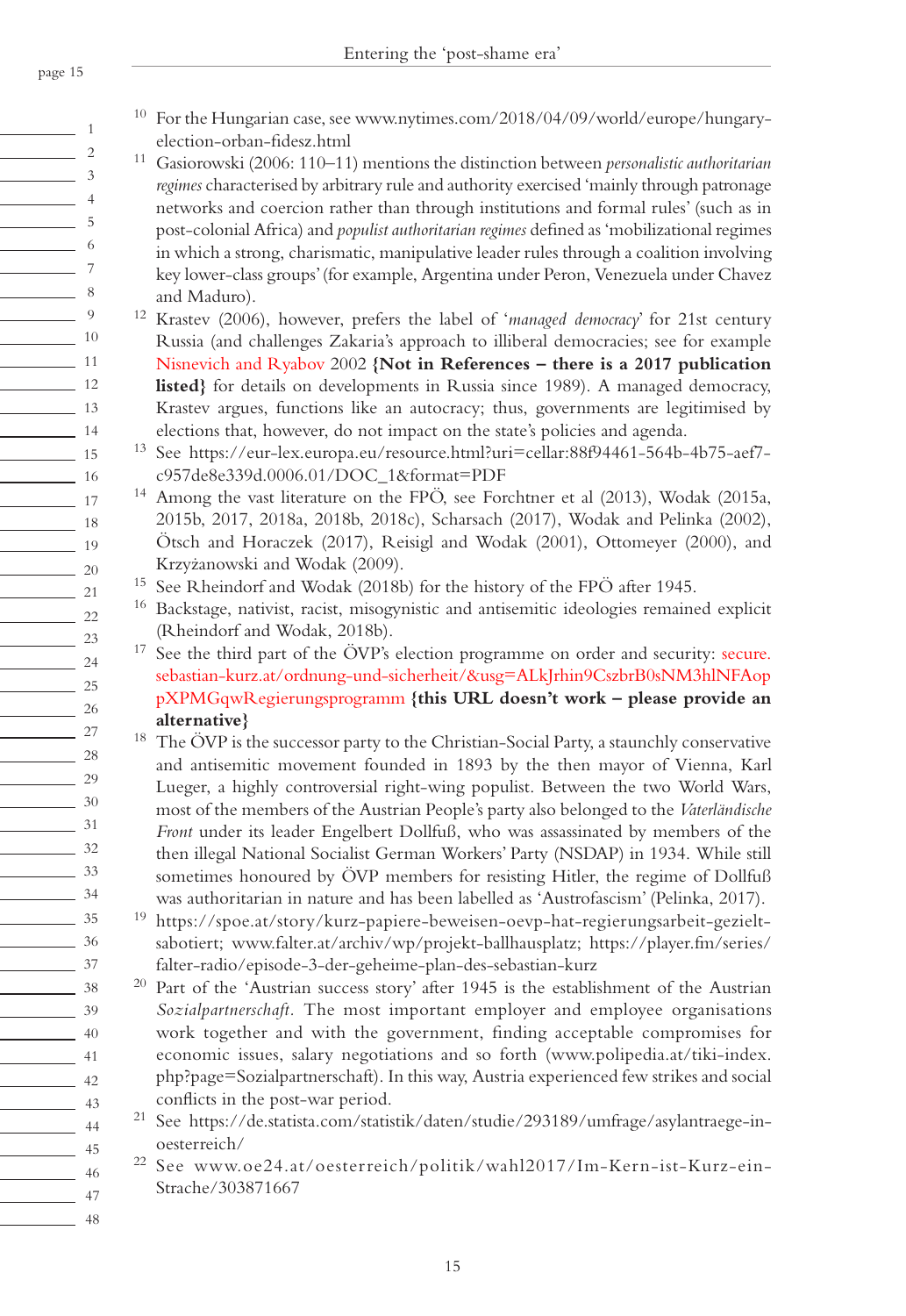1  $\sim$  2  $\sim$  3  $\sim$  4  $\frac{1}{\sqrt{2}}$  5  $\sim$  6 7  $\sim$  8  $\frac{9}{9}$ 10  $\frac{1}{11}$  11  $\frac{12}{12}$ 13  $\frac{1}{14}$  $\frac{1}{15}$  $\frac{16}{16}$  $\frac{1}{17}$  $\frac{18}{18}$  $\frac{1}{19}$  $\sim$  20 21  $\frac{22}{2}$  $\frac{23}{2}$  $\frac{24}{2}$  $\frac{25}{25}$  $\frac{26}{2}$ 27  $\frac{28}{2}$  $\frac{29}{2}$  $\frac{30}{2}$ 31  $\frac{32}{ }$  $\frac{33}{2}$  $\frac{34}{ }$ 35  $\frac{36}{2}$  $\frac{37}{2}$  $\frac{1}{\sqrt{3}}$  38  $\frac{39}{2}$  $\frac{40}{2}$  $\sim$  41  $\frac{1}{2}$  42  $\frac{1}{43}$  $\sim$  44 <u>45</u> 46 47

 $\frac{1}{2}$  48

page 16

## *Ruth Wodak*

- $23$  It is not possible to describe the election campaigns here, beset as they were by many (media) scandals, rumours and partly criminal machinations. Rather, the aim here is to trace the change of hegemonic discourse and accepted practices due to a 'successful' adoption of populist extreme-right propositions and rhetoric. 24 See www.spiegel.de/politik/ausland/oesterreich-alle-ergebnisse-der-nationalratswahl-2017-a-1172061.html 25 See www.derstandard.at/2000070495198/regierungsprogramm-oevpfpoe-kurz-strache-ueberblick-analyse and https://derstandard.at/jetzt/ livebericht/2000070552695/koalition-liveticker-neue-oevp-fpoe-regierung-angelobttausende-bei-protesten-in-wien 26 See www.bundespraesident.at/aufgaben/aufgaben-und-rechte/ **{this URL doesn't work – please provide an alternative}** On Van der Bellen's premature assertions regarding a coalition that might include the FPÖ, see: www.diepresse.com/home/ politik/innenpolitik/4828916/Van-der-Bellen\_Wuerde-FPOegefuehrte-Regierungnicht-angeloben 27 www.ecre.org/editorial-austria-when-good-countries-go-bad/ <sup>28</sup> I unfortunately must neglect the manifold, complex reasons for such a global move to the right, such as rising economic inequality, the financial crisis of 2008, austerity politics, identity politics and so forth, which are covered extensively elsewhere (Wodak, 2015a, 2017, 2018b; Mudde and Kaltwasser, 2017; Fuchs, 2018). 29 See https://kurier.at/politik/regierungsprogramm-rigorose-massnahmen-gegenasylmissbrauch/302.354.984 30 www.zeit.de/politik/ausland/2018-06/wien-sebastian-kurz-giovanni-di-lorenzo-live 31 In the original German: *Ich will da jetzt nicht mutmaßen, aber ich habe mich sehr viel mit Migration beschäftigt. Ich weiß, dass oft sehr schnell der Fehler gemacht wird, dass etwas anders dargestellt wird, als es ist.* 32 See Pfahl-Traughber (2015: 75–81) on the differences between right-wing, left-wing and religious extremism. 33 On the history of the FPÖ, see Rheindorf and Wodak (2018b) as well as Wodak and Rheindorf (2018). 34 See the weekly magazine *Der Falter*: https://cms.falter.at/falter/der-falter-und-dieburschenschaften/ 35 https://kurier.at/politik/inland/fluechtlinge-konzentrieren-weltweiter-wirbel-umkickl/306.070.490 36 https://derstandard.at/2000072943520/einzelfall-ausrutscher-fpoe-oevp-regierung 37 www.dw.com/en/hungarys-viktor-orban-targets-critics-with-soros-mercenariesblacklist/a-43381963 <sup>38</sup> These antisemitic slurs seem to contradict the many explicit affirmations of friendship with the Israeli government and Prime Minister Netanyahu. That many populist
- extreme-right parties seek to befriend and support the Israeli government, however, indicates a coalition based on similar interests and exclusionary politics – of fighting the left-wing opposition, on the one hand, and the alleged Muslim threat, on the other. It does *not* indicate anti-fascist and anti-antisemitic beliefs and activities (Betz, 2013; Wodak, 2018c).
- 39 https://derstandard.at/2000083825283/Waldhaeusl-besteht-weiter-auf-Registrierung-Schaechten-sei-Tierquaelerei
- 40 https://diepresse.com/home/innenpolitik/5399881/Kopftuch-im-Kindergarten\_ Kurz-lehnt-politischen-Abtausch-ab
- 41 https://derstandard.at/2000084024629/FPOe-Politiker-trat-nach-rassistischem-Kongoaffen-Posting-aus-Partei-aus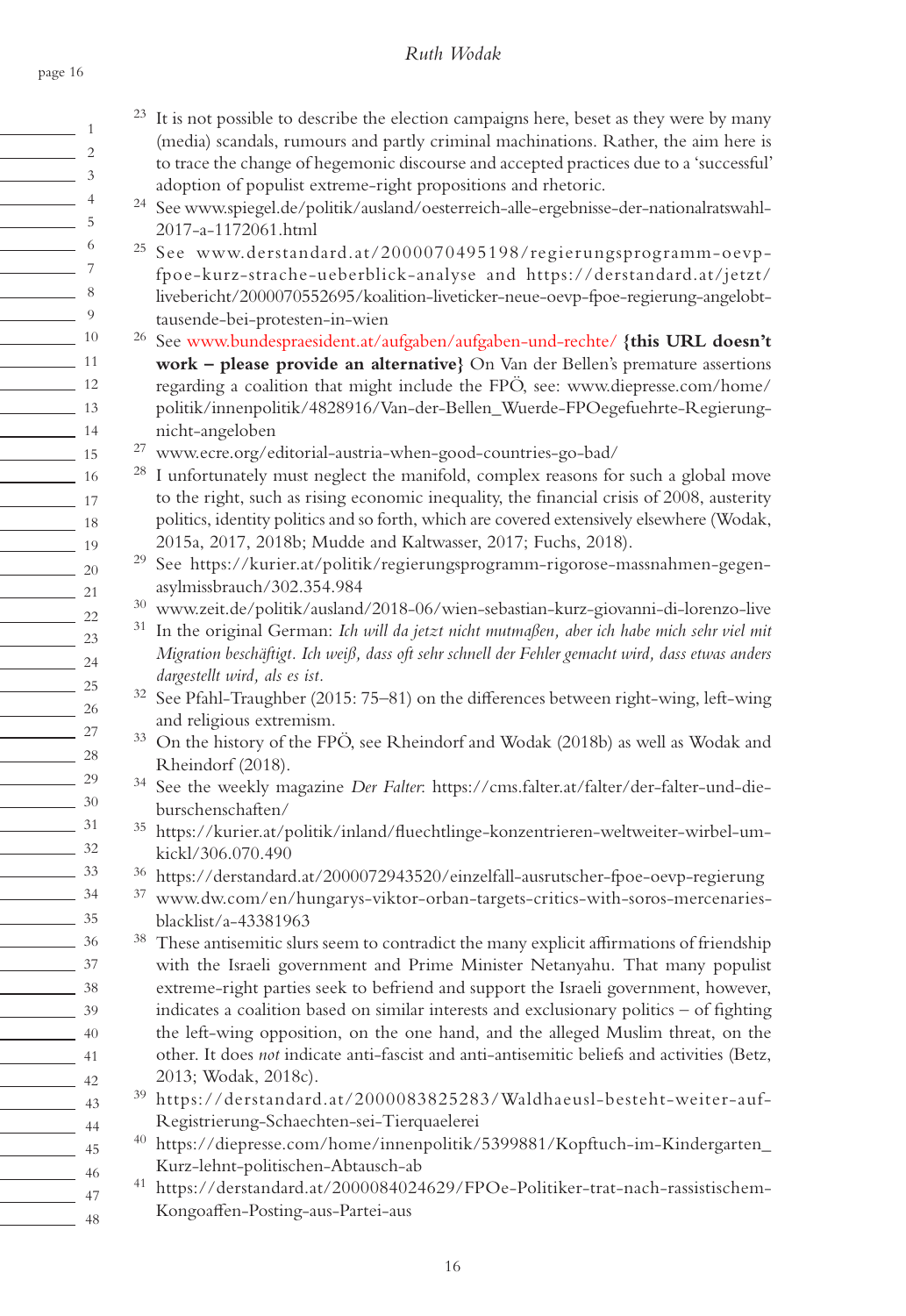- $\sim$  1  $\sim$  2  $\frac{1}{3}$  $\frac{1}{4}$  $\sim$  5  $\frac{1}{\sqrt{1-\frac{1}{2}}}\quad 6$  $-7$  $\sim$  8  $\frac{9}{2}$ 10 11  $\frac{12}{12}$ 13 14 15  $\frac{16}{16}$ 17 <u>18</u> 19  $\sim$  20  $\sim$  21  $\frac{22}{2}$  $\frac{23}{2}$  $\frac{24}{2}$  $\frac{25}{25}$  $\frac{26}{25}$  $\frac{27}{27}$  $\frac{28}{2}$  $\frac{29}{2}$ 30 31  $\frac{32}{2}$  $\frac{33}{2}$  $\frac{34}{ }$ 35  $\frac{36}{2}$ 37  $\frac{1}{\sqrt{3}}$  38  $\frac{39}{2}$  $\frac{40}{2}$  $\sim$  41  $\frac{42}{ }$  $\frac{43}{ }$ 44  $\frac{45}{2}$
- 42 www.zeit.de/kultur/2018-06/orf-oesterreich-rundfunk-fpoe-journalisten-entlassungpressefreiheit
- 43 https://derstandard.at/2000075143822/Wie-Tuerkis-Blau-Widersprueche-wegredet
- 44 www.falter.at/archiv/FALTER\_20180711F2EE3D488F/wie-die-bundesregierungunsere-offene-gesellschaft-schliesst
	- 45 www.krone.at/603088
	- 46 https://derstandard.at/2000078514603/Sobotka-tadelt-Kurz-wegen-mangelhafter-Anfragebeantwortung
	- <sup>47</sup> I am very grateful to Jan Grzymski for pointing me to this case, as it provides more evidence for my overall argument.
	- 48 https://orf.at/stories/2328900/2328903/

### **References**

- Adorno, T.W., Frenkel-Brunswick, E., Levinson, D., and Sanford, R.N. (1969) *The authoritarian personality*, New York: Harper.
- Arendt, H. (1971) *Wahrheit und Lüge in der Politik*, Frankfurt/Main: Suhrkamp.
	- Becker, J. (2004) 'Lessons from Russia. A neo-authoritarian media system', *European Journal of Communication*, 19(2), 139–163, https://doi. org/10.1177/0267323104042908
- Betz, H.-G. (2013) 'Mosques, minarets, burqas and other essential threats: the populist right's campaign against Islam in Western Europe', in R. Wodak, M. Khosravinik and B. Mral (eds), *Right-wing Populism in Europe: Politics and Discourse*, London: Bloomsbury, pp 71–87.
- Billig, M. (1995) *Banal nationalism*, London: Sage.
- Brubaker, R. (2017) 'Why populism?' *Theory and Society*, 46(5): 357–385, https:// doi.org/10.1007/s11186-017-9301-7

Bundesministerium für Inneres (2017) 'Nationalratswahl 2017', https://wahl17.bmi. gv.at/ **{Not cited - add citation or delete from References.}**

- Closa, C., Kochenov, D., and Weiler, J.oseph H. H.. (2014) *Reinforcing rule of law oversight in the European Union*, EUI Working Paper, RSCAS 25.
- de Vries, C.E. and Hoffman, I. (2016) 'Fear not values. Public opinion and populist vote in Europe', eupinions, http://eupinions.eu/de/text/fear-not-values/
- Diehl, P. (2017) 'Antipolitik und pastmoderne Ringkampf-Unterhaltung', *ApuZ*, 67(44–45): 25–30.
- Engel, J. and Wodak, R. (2013) ''Calculated ambivalence' and Holocaust denial in Austria', in R. Wodak and J.E. Richardson (eds), *Analysing fascist discourse: European fascism in talk and text*, London: Routledge, pp 73–96.
- Forchtner, B., Krzyżanowski, M. and Wodak, R. (2013) 'Mediatisation, Right-wing populism and political campaigning: the case of the Austrian Freedom Party (FPÖ)', in M. Ekström and A. Tolson (eds), *Media talk and political elections in Europe and America*, Basingstoke: Palgrave, pp 205–228.
- Fuchs, C. (2018) *Digital demagogue. Authoritarian capitalism in the age of Trump and Twitter*, London: Pluto Press.
- Gasiorowski, M. (2006) 'The political regimes project', in A. Inketes (ed.), *On measuring democracy*, New Brunswick: Transaction Books, pp 105–121.
- Grabbe, H. and Lehne, S. (2017a) *Defending EU values in Poland and Hungary*, Brussels: Carnegie Europe.
- 48

46 47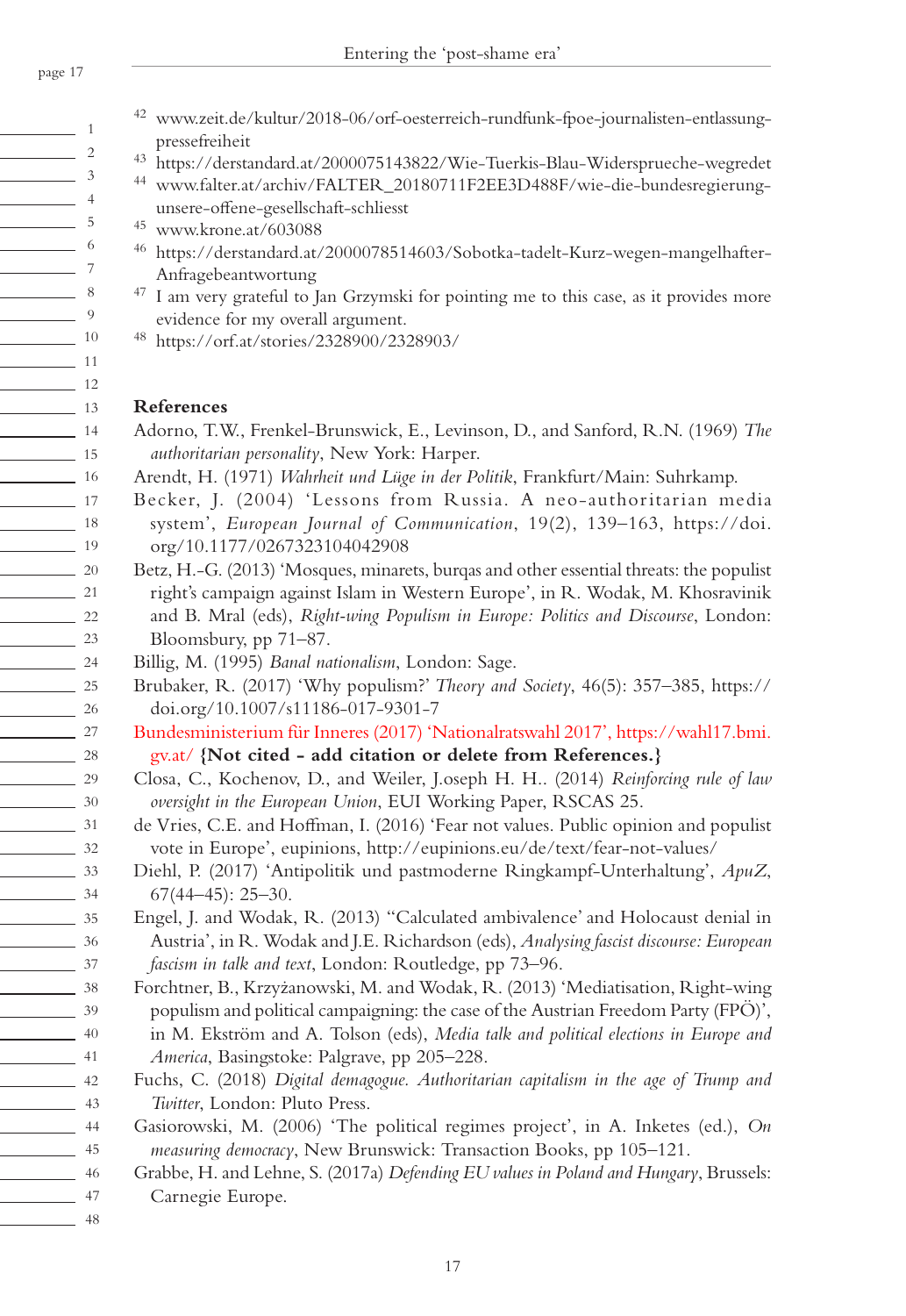# *Ruth Wodak*

| $\frac{1}{\sqrt{1-\frac{1}{2}}}\frac{1}{\sqrt{1-\frac{1}{2}}}\frac{1}{\sqrt{1-\frac{1}{2}}}\frac{1}{\sqrt{1-\frac{1}{2}}}\frac{1}{\sqrt{1-\frac{1}{2}}}\frac{1}{\sqrt{1-\frac{1}{2}}}\frac{1}{\sqrt{1-\frac{1}{2}}}\frac{1}{\sqrt{1-\frac{1}{2}}}\frac{1}{\sqrt{1-\frac{1}{2}}}\frac{1}{\sqrt{1-\frac{1}{2}}}\frac{1}{\sqrt{1-\frac{1}{2}}}\frac{1}{\sqrt{1-\frac{1}{2}}}\frac{1}{\sqrt{1-\frac{1}{2}}}\frac{1}{\sqrt{1-\frac{$ | Grabbe, H. and Lehne, S. (2017b) The closing of the European mind - and how to reopen                                                                            |
|---------------------------------------------------------------------------------------------------------------------------------------------------------------------------------------------------------------------------------------------------------------------------------------------------------------------------------------------------------------------------------------------------------------------------------|------------------------------------------------------------------------------------------------------------------------------------------------------------------|
| $\frac{1}{2}$                                                                                                                                                                                                                                                                                                                                                                                                                   | it, Brussels: Carnegie Europe.                                                                                                                                   |
| $\frac{1}{3}$                                                                                                                                                                                                                                                                                                                                                                                                                   | Grande, E., Dolezal, M., Helbling, M. and Höglinger, D. (2012) Political conflict in                                                                             |
| $\frac{1}{\sqrt{1-\frac{1}{2}}}\left(1-\frac{1}{2}\right)$                                                                                                                                                                                                                                                                                                                                                                      | Western Europe, Cambridge: Cambridge University Press.                                                                                                           |
| $\frac{1}{\sqrt{2}}$ 5                                                                                                                                                                                                                                                                                                                                                                                                          | Hahl, O., Kim, M., and Zuckerman Sivan, E.Z. (2018) 'The authentic appeal of                                                                                     |
| $\sim$ 6                                                                                                                                                                                                                                                                                                                                                                                                                        | the lying demagogue: proclaiming the deeper truth about political illegitimacy',                                                                                 |
|                                                                                                                                                                                                                                                                                                                                                                                                                                 | American Sociological Review, 83(1): 1-33.                                                                                                                       |
| $\sim$ 8                                                                                                                                                                                                                                                                                                                                                                                                                        | Hofer, T. and Tóth, B. (eds) (2017) Wahl 2017. Loser, leaks & leadership, Vienna:                                                                                |
| $\frac{1}{\sqrt{2}}$ 9                                                                                                                                                                                                                                                                                                                                                                                                          | Kremer & Scheriau.                                                                                                                                               |
| $\frac{10}{2}$                                                                                                                                                                                                                                                                                                                                                                                                                  | Horaczek, N. and Tóth, B. (2017) Sebastian Kurz - Österreichs neues Wunderkind?                                                                                  |
| $\frac{1}{2}$ 11                                                                                                                                                                                                                                                                                                                                                                                                                | Vienna: Residenz.                                                                                                                                                |
| $\frac{1}{2}$ 12                                                                                                                                                                                                                                                                                                                                                                                                                | Kerski, B. (2018) 'Was uns trennt, verbindet uns', ApuZ, 68(1011): 4-8.                                                                                          |
| $\frac{13}{2}$                                                                                                                                                                                                                                                                                                                                                                                                                  | Krastev, I. (2006) 'Democracy's 'Doubles", Journal of Democracy, 17(2): 52-62.                                                                                   |
| $\frac{14}{14}$                                                                                                                                                                                                                                                                                                                                                                                                                 | Krastev, I. (2017) Europadämmerung. Ein Essay, Frankfurt: Suhrkamp.                                                                                              |
| $\frac{1}{15}$                                                                                                                                                                                                                                                                                                                                                                                                                  | Kriesi, H. and Pappas, T.S. (eds) (2015) European populism in the shadow of the great                                                                            |
| $\frac{16}{2}$                                                                                                                                                                                                                                                                                                                                                                                                                  | recession, Colchester: ECPR Press.                                                                                                                               |
| $\frac{1}{2}$ 17                                                                                                                                                                                                                                                                                                                                                                                                                | Krzyżanowski, M. and Wodak, R. (2009) The politics of exclusion: debating migration                                                                              |
| $\frac{18}{2}$                                                                                                                                                                                                                                                                                                                                                                                                                  | in Austria, New Brunswick, NJ: Transaction Publishers.                                                                                                           |
| $\frac{1}{\sqrt{11}}$ 19                                                                                                                                                                                                                                                                                                                                                                                                        | Levitsky, S. and Way, S. (2002) 'The rise of competitive authoritarianism', Journal of                                                                           |
| $\frac{1}{20}$                                                                                                                                                                                                                                                                                                                                                                                                                  | Democracy, 13(2): 51-65.                                                                                                                                         |
| $\frac{1}{21}$                                                                                                                                                                                                                                                                                                                                                                                                                  | Linz, J. (1964 [1973]) 'An authoritarian regime: the case of Spain', in R.A. Dahl (ed.)                                                                          |
| $\frac{1}{22}$                                                                                                                                                                                                                                                                                                                                                                                                                  | Regimes and oppositions, New Haven: Yale University Press, pp 171-259.                                                                                           |
| $\frac{23}{2}$                                                                                                                                                                                                                                                                                                                                                                                                                  | Mastropaolo, A. (2000) Antipolitica: all'origine della crisi italiana, Naples: Ancora.                                                                           |
| $\frac{24}{2}$                                                                                                                                                                                                                                                                                                                                                                                                                  | Moffitt, B. (2017) The global rise of populism. Performance, political style, and representation,                                                                |
| $\frac{1}{25}$                                                                                                                                                                                                                                                                                                                                                                                                                  | Stanford: Stanford University Press.                                                                                                                             |
| $\frac{26}{\sqrt{25}}$                                                                                                                                                                                                                                                                                                                                                                                                          | Möllers, C. and Schneider, L. (2018) Demokratiesicherung in der Europäischern Union,                                                                             |
| $\frac{1}{27}$                                                                                                                                                                                                                                                                                                                                                                                                                  | {location:} Heinrich Böll Stiftung.                                                                                                                              |
| $\frac{28}{2}$                                                                                                                                                                                                                                                                                                                                                                                                                  | Mudde, C. (2007) The populist radical right parties in Europe, Cambridge: Cambridge                                                                              |
| $\frac{29}{2}$                                                                                                                                                                                                                                                                                                                                                                                                                  | University Press.                                                                                                                                                |
| $\frac{30}{2}$                                                                                                                                                                                                                                                                                                                                                                                                                  | Mudde, C. and Kaltwasser, C.R. (2017) Populism, Oxford: Oxford University Press.                                                                                 |
| $\frac{31}{2}$                                                                                                                                                                                                                                                                                                                                                                                                                  | Nergelius, J. (2015) 'The role of the Venice Commission in maintaining the rule of<br>law in Hungary and in Romania', in A. von Bogdandy and P. Sonnevend (eds), |
| $\frac{32}{2}$<br>$\frac{33}{2}$                                                                                                                                                                                                                                                                                                                                                                                                | Constitutional crisis in the European Constitutional Area, Oxford: Beck, pp 291-310.                                                                             |
| $\frac{34}{ }$                                                                                                                                                                                                                                                                                                                                                                                                                  | Nisnevich, Y.A. and Ryabov, A.V. (2017) 'Modern authoritarianism and political                                                                                   |
| $\frac{1}{2}$ 35                                                                                                                                                                                                                                                                                                                                                                                                                | ideology', Basic Research Program Working Papers (Series Political Science) WP                                                                                   |
| $\frac{1}{\sqrt{1-\frac{1}{2}}}\frac{36}{1-\frac{1}{2}}$                                                                                                                                                                                                                                                                                                                                                                        | 44/PS. {Not cited - add citation or delete from References - there is a                                                                                          |
| $\frac{37}{2}$                                                                                                                                                                                                                                                                                                                                                                                                                  | Nisnevich and Ryabov 2002 citation}                                                                                                                              |
| $\frac{1}{2}$ 38                                                                                                                                                                                                                                                                                                                                                                                                                | Ötsch, W. and Horaczek, N. (2017) Populismus für Anfänger: Anleitung zur                                                                                         |
| $\frac{1}{\sqrt{39}}$                                                                                                                                                                                                                                                                                                                                                                                                           | Volksverführung, Frankfurt/Main: Westend.                                                                                                                        |
| $\frac{40}{2}$                                                                                                                                                                                                                                                                                                                                                                                                                  | Ottomeyer, K. (2000) Die Haider-Show: zur Psychopolitik der FPÖ, Klagenfurt: Drava.                                                                              |
| $\frac{41}{2}$                                                                                                                                                                                                                                                                                                                                                                                                                  | Pajnik, M. and Sauer, B. (eds) (2017) Populism and the web: communicative practices of                                                                           |
| $\frac{42}{1}$                                                                                                                                                                                                                                                                                                                                                                                                                  | parties and movements in Europe, London: Ashgate.                                                                                                                |
| $\sim$ 43                                                                                                                                                                                                                                                                                                                                                                                                                       | Pelinka, A. (2017) Die gescheiterte Republik, Vienna: Böhlau.                                                                                                    |
| $\sim$ 44                                                                                                                                                                                                                                                                                                                                                                                                                       | Pfahl-Traughber, A. (2015) 'Die Nicht-Erkennung des NSU-Terrorismus', in U.                                                                                      |
| $\sim$ 45                                                                                                                                                                                                                                                                                                                                                                                                                       | Backes, A. Eckhard and J. Gallus (eds), Jahrbuch Extremismus und Demokratie 27,                                                                                  |
| $\frac{1}{2}$ 46                                                                                                                                                                                                                                                                                                                                                                                                                | Baden-Baden: Nomos, pp 73-96.                                                                                                                                    |
| $\frac{1}{2}$ 47                                                                                                                                                                                                                                                                                                                                                                                                                | Priester, K. (2007) Populismus. Historische und aktuelle Erscheinungsformen, Frankfurt/                                                                          |
| $\frac{1}{2}$ 48                                                                                                                                                                                                                                                                                                                                                                                                                | Main: Campus.                                                                                                                                                    |
|                                                                                                                                                                                                                                                                                                                                                                                                                                 |                                                                                                                                                                  |

Main: Campus.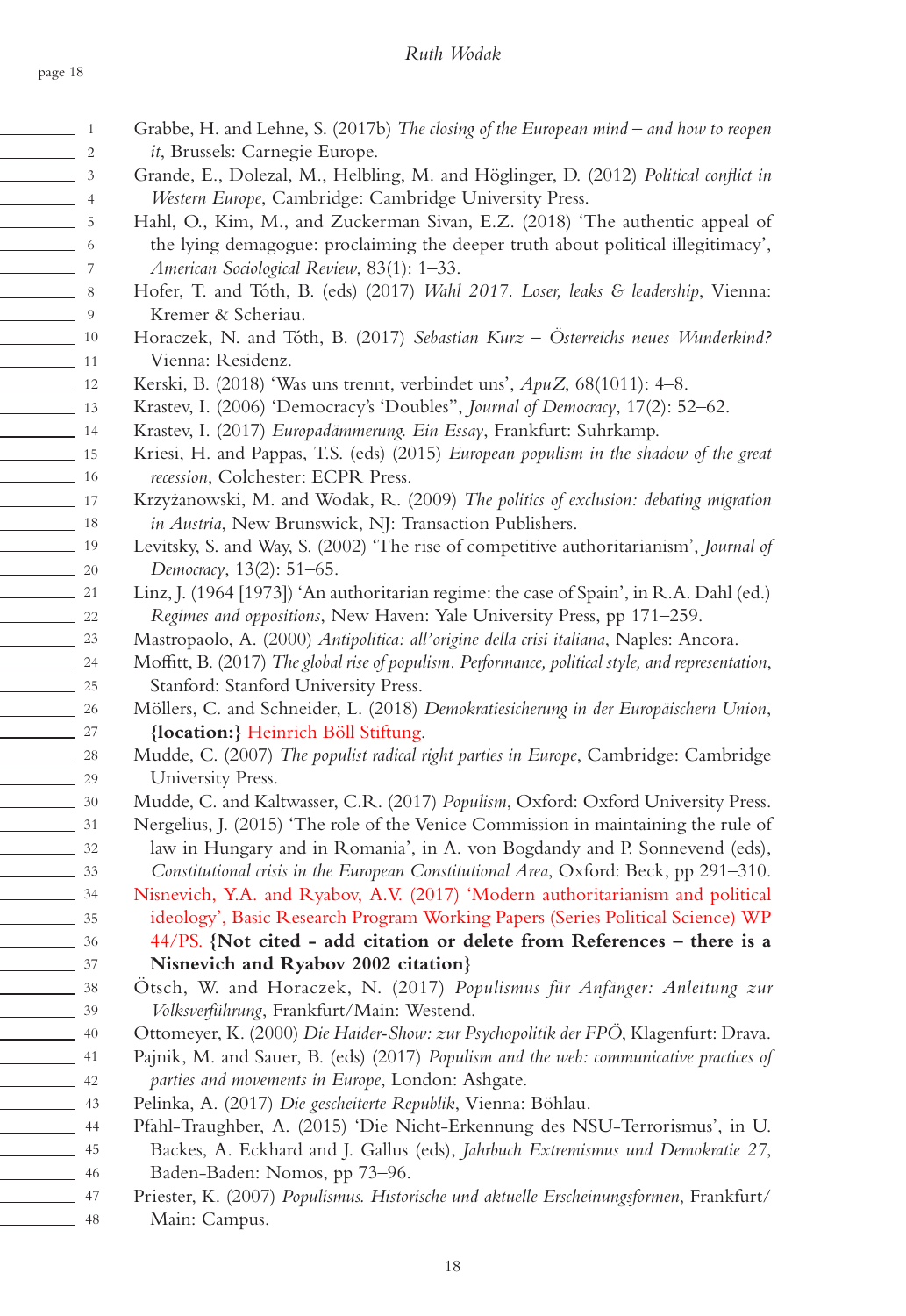Rauscher, H. (2017) 'Stille Machtergreifung' der Burschenschafter, *Der Standard*, 1

|                                                                                                                                                                                                                                      | $\mathbf{1}$             |
|--------------------------------------------------------------------------------------------------------------------------------------------------------------------------------------------------------------------------------------|--------------------------|
|                                                                                                                                                                                                                                      | $\overline{c}$           |
|                                                                                                                                                                                                                                      | 3                        |
|                                                                                                                                                                                                                                      | $\overline{\mathcal{L}}$ |
|                                                                                                                                                                                                                                      | 5                        |
|                                                                                                                                                                                                                                      | 6                        |
| <u> The Common State State State State State State State State State State State State State State State State State State State State State State State State State State State State State State State State State State State</u> | $\overline{7}$           |
|                                                                                                                                                                                                                                      | 8                        |
|                                                                                                                                                                                                                                      | 9                        |
|                                                                                                                                                                                                                                      | 10                       |
|                                                                                                                                                                                                                                      | 11                       |
|                                                                                                                                                                                                                                      | 12                       |
|                                                                                                                                                                                                                                      | 13                       |
|                                                                                                                                                                                                                                      | 14                       |
|                                                                                                                                                                                                                                      | 15                       |
|                                                                                                                                                                                                                                      | 16                       |
|                                                                                                                                                                                                                                      | 17                       |
|                                                                                                                                                                                                                                      | 18                       |
|                                                                                                                                                                                                                                      | 19                       |
|                                                                                                                                                                                                                                      | 20                       |
|                                                                                                                                                                                                                                      | 21                       |
|                                                                                                                                                                                                                                      | $\overline{22}$          |
|                                                                                                                                                                                                                                      | 23                       |
|                                                                                                                                                                                                                                      | 24                       |
|                                                                                                                                                                                                                                      | 25                       |
|                                                                                                                                                                                                                                      | 26                       |
|                                                                                                                                                                                                                                      | 27                       |
|                                                                                                                                                                                                                                      | 28                       |
|                                                                                                                                                                                                                                      | 29                       |
|                                                                                                                                                                                                                                      | $30\,$                   |
|                                                                                                                                                                                                                                      | 31                       |
| <u>and the state of the state of the state of the state of the state of the state of the state of the state of the state of the state of the state of the state of the state of the state of the state of the state of the state</u> | 32                       |
|                                                                                                                                                                                                                                      | 33                       |
|                                                                                                                                                                                                                                      | 34                       |
|                                                                                                                                                                                                                                      | 35                       |
|                                                                                                                                                                                                                                      | 36                       |
|                                                                                                                                                                                                                                      | 37                       |
|                                                                                                                                                                                                                                      | 38                       |
|                                                                                                                                                                                                                                      | 39                       |
|                                                                                                                                                                                                                                      | 40                       |
|                                                                                                                                                                                                                                      | 41                       |
|                                                                                                                                                                                                                                      | 42                       |
|                                                                                                                                                                                                                                      | 43                       |
|                                                                                                                                                                                                                                      | 44                       |
|                                                                                                                                                                                                                                      | 45                       |

46 47 48

September, http://derstandard.at/2000063481709/Stille-Machtergreifung-der-Burschenschafter Reisigl, M. and Wodak, R. (2001) *Discourse and discrimination. Rhetorics of racism and antisemitism*, London: Routledge. Rheindorf, M. and Wodak, R. (2018a) 'Borders, Fences and Limits: Protecting Austria from Refugees. Metadiscursive negotiation of meaning in the current refugee crisis', *Journal Immigrant & Refugee Studies*, 16(1): DOI: 10.1080/15562948.2017.1302032 Rheindorf, M. and Wodak, R. (2018b) ''Austria First' revisited: a diachronic crosssectional analysis of the gender and body politics of the extreme right', *Patterns of Prejudice* (in press). **{any updated publication details? If not, change year to 'forthcoming'?}** Richardson, J.E. (2017) 'Fascist discourse', in J. Flowerdew and J.E. Richardson (eds), *The Routledge handbook of critical discourse studies*, London: Routledge, pp 447–462. **{Not cited - add citation or delete from References – there is a Richardson 2018 citation}** Salzborn, S. (2018) 'Right-wing Populism as a strategy of the Radical Right', CARR: Center for the Analysis of the Radical Right, 21 May, www.radicalrightanalysis. com/2018/05/21/right-wing-populism-as-a-strategy-of-the-radical-right/ Scharsach, Hans-Henning. 2017. *Die Stille Machtergreifung: Hofer, Strache und die Burschenschaften.* Vienna: Kremayr & Scheriau. Scheff, T. (2000) 'Shame and the social bond: a sociological theory', *Sociological Theory*, 18(1): 84–99. Strache, H.-C. (2015) 'HC Strache', Facebook page, 27 August, www.facebook.com/ HCStrache **{Not cited - add citation or delete from References – the FB posting that appears in a Figure is from 2018 so I'd recommend deleting this from here and adding the URL as the source for the Figure}** Sutowski, M. (2018) 'Guter Wandel' zum 'Neuen Autoritarismus' – und wie weiter? *ApuZ*, 68(10–11): 15–18. Uitz, R. (2015) 'Can you tell when an illiberal democracy is in the making? An appeal to comparative constitutional scholarship from Hungary', *I.Con*, 13(1): 279–300. Wodak, R. (2011) *The discourse of politics in action: politics as usual*, 2nd edition, Basingstoke: Palgrave. Wodak, R. (2015a) *The politics of fear: what right-wing populist discourses mean*, London: Sage. Wodak, R. (2015b) 'Normalisierung nach rechts: Politischer Diskurs im Spannungsfeld von Neoliberalismus, Populismus und kritischer Öffentlichkeit', *Linguistik Online*, 73(4): 27–44. Wodak, R. (2017) 'The 'establishment', the 'élites', and the'people'. Who's who?' *Journal of Language and Politics*, 16(4): 551–565. Wodak, R. (2018a) 'Vom Rand in die Mitte – 'Schamlose Normalisierung'', *Politische Vierteljahres Zeitschrift*, 75: DOI: 10.1007/s11615-018-0079-7 Wodak, R. (2018b) 'The Revival of Numbers and Lists in Radical Right Politics', CARR: Center for the Analysis of the Radical Right, 30 June, www. radicalrightanalysis.com/2018/06/30/the-revival-of-numbers-and-lists-in-radicalright-politics/ Wodak, R. (2018c) 'Antisemitism and the radical right', in J. Rydgren (ed.), *Handbook* 

*of the Radical Right*, Oxford: Oxford University Press, pp 61–85.